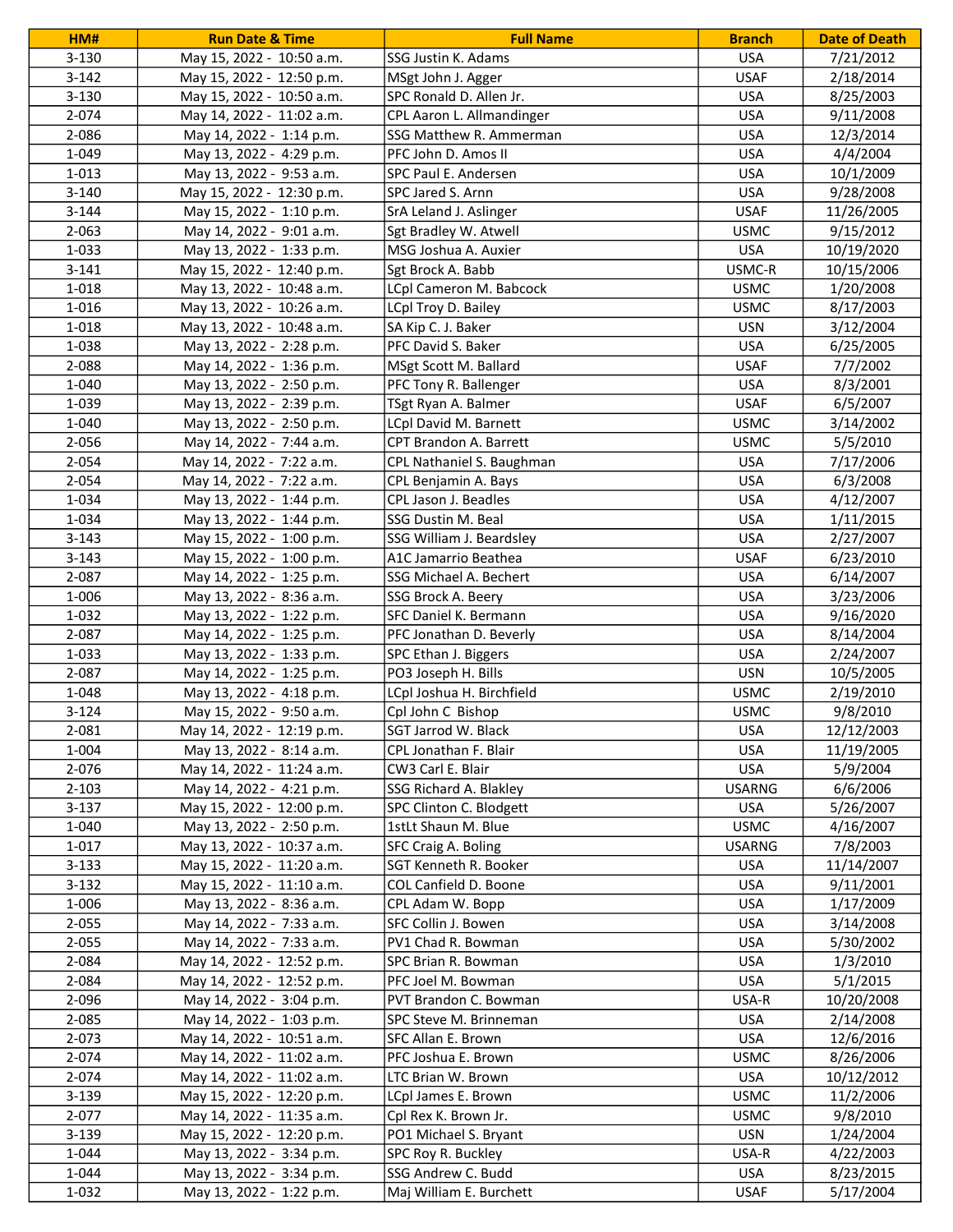| HM#       | <b>Run Date &amp; Time</b> | <b>Full Name</b>                                    | <b>Branch</b> | <b>Date of Death</b> |
|-----------|----------------------------|-----------------------------------------------------|---------------|----------------------|
| 1-044     | May 13, 2022 - 3:34 p.m.   | MGySgt Howard D. Burleson                           | <b>USMC</b>   | 10/23/2003           |
| 2-094     | May 14, 2022 - 2:42 p.m.   | PFC Logan N. Bush                                   | <b>USARNG</b> | 1/9/2021             |
| 1-041     | May 13, 2022 - 3:01 p.m.   | PO2 Kevin S. Bushell                                | <b>USN</b>    | 8/21/2017            |
| 1-046     | May 13, 2022 - 3:56 p.m.   | SPC James A. Butz                                   | <b>USA</b>    | 9/28/2011            |
| 1-046     | May 13, 2022 - 3:56 p.m.   | LCpl Keith C. Caban                                 | <b>USMC</b>   | 4/26/2008            |
| 1-014     | May 13, 2022 - 10:04 a.m.  | SGT Marvin R. Calhoun Jr.                           | <b>USA</b>    | 9/21/2010            |
| 1-005     | May 13, 2022 - 8:25 a.m.   | SPC Adam N. Campbell                                | <b>USA</b>    | 5/28/2016            |
| 1-014     | May 13, 2022 - 10:04 a.m.  | SFC Donald W. Campbell                              | <b>USA</b>    | 7/10/2009            |
| 2-080     | May 14, 2022 - 12:08 p.m.  | MSG Jeffery W. Campbell                             | <b>USA</b>    | 3/5/2011             |
| 1-049     | May 13, 2022 - 4:29 p.m.   | Sgt Melissa R. Campofiore                           | <b>USMC</b>   | 12/9/2016            |
| 1-014     | May 13, 2022 - 10:04 a.m.  | PFC Joseph L. Capodogli Jr.                         | <b>USA</b>    | 1/27/2003            |
| 1-045     | May 13, 2022 - 3:45 p.m.   | SPC Jared R. Carson                                 | <b>USA</b>    | 8/21/2001            |
| 1-020     | May 13, 2022 - 11:10 a.m.  | SPC Anthony M. Carter                               | <b>USA</b>    | 6/8/2010             |
| 2-070     | May 14, 2022 - 10:18 a.m.  | <b>SPC Curtiss A Carter</b>                         | <b>USA</b>    | 2/27/2003            |
| $2 - 106$ | May 14, 2022 - 4:54 p.m.   | SGT Gerald J. Cassidy II                            | <b>USA</b>    | 9/21/2007            |
| 2-099     | May 14, 2022 - 3:37 p.m.   | CPO Bradley S. Cavner                               | <b>USN</b>    | 6/23/2014            |
| 1-007     | May 13, 2022 - 8:47 a.m.   | SPC Ricardo Cerros Jr.                              | <b>USA</b>    | 10/8/2011            |
| $2 - 105$ | May 14, 2022 - 4:43 p.m.   | SSG Bryon P. Chaney                                 | <b>USA</b>    | 5/20/2010            |
| 1-042     | May 13, 2022 - 3:12 p.m.   | SFC Daniel A. Chavez                                | <b>USARNG</b> | 7/5/2008             |
| 1-047     | May 13, 2022 - 4:07 p.m.   | SrA Jessica E. Cheswick                             | <b>USAF</b>   | 1/11/2008            |
| $3 - 119$ | May 15, 2022 - 9:00 a.m    | SGT Kyle W. Childress                               | <b>USA</b>    | 1/21/2005            |
|           | May 15, 2022 - 9:10 a.m.   |                                                     | <b>USN</b>    |                      |
| $3-120$   |                            | PO2 Malik A. Christopher<br>SSG Emmitt H. Clark Jr. |               | 10/17/2011           |
| $3-120$   | May 15, 2022 - 9:10 a.m.   |                                                     | <b>USA</b>    | 3/14/2004            |
| $2 - 053$ | May 14, 2022 - 7:11 a.m.   | SGT Thomas L. Clarkston Jr.                         | <b>USA</b>    | 12/21/2006           |
| 2-064     | May 14, 2022 - 9:12 a.m.   | SPC Brian M. Clemens                                | <b>USA</b>    | 2/6/2003             |
| 2-061     | May 14, 2022 - 8:39 a.m.   | SPC Chad D. Clements                                | <b>USA</b>    | 8/30/2010            |
| 1-010     | May 13, 2022 - 9:20 a.m.   | SPC Delbert L. Clem II                              | <b>USA</b>    | 8/20/2007            |
| 2-093     | May 14, 2022 - 2:31 p.m.   | PO2 Tyler Clidienst                                 | <b>USN</b>    | 2/2/2019             |
| 2-061     | May 14, 2022 - 8:39 a.m.   | PFC Gavin J. Colburn                                | USA-R         | 4/22/2005            |
| $2 - 104$ | May 14, 2022 - 4:32 p.m.   | SGT Robert E. Colvill Jr.                           | <b>USA</b>    | 7/8/2004             |
| $2 - 104$ | May 14, 2022 - 4:32 p.m.   | PFC Donald E. Compton Jr.                           | <b>USA</b>    | 1/25/2006            |
| 2-090     | May 14, 2022 - 1:58 p.m.   | CPT Scott R. Condon                                 | <b>USA</b>    | 8/2/2016             |
| $3-129$   | May 15, 2022 - 10:40 a.m.  | LCpl Stephen T. Coning                              | <b>USMC</b>   | 7/5/2016             |
| $3-129$   | May 15, 2022 - 10:40 a.m.  | AMN Collin L. Cooper                                | <b>USAF</b>   | 9/24/2008            |
| 1-016     | May 13, 2022 - 10:26 a.m.  | SPC Jeffery W. Corban                               | <b>USA</b>    | 10/15/2005           |
| 1-030     | May 13, 2022 - 1:00 p.m.   | SFC Gregory S. Cornelius Jr.                        | <b>USA</b>    | 10/19/2005           |
| 2-082     | May 14, 2022 - 12:30 p.m.  | LCpl Layton B. Crass                                | <b>USMC</b>   | 6/14/2008            |
| 2-077     | May 14, 2022 - 11:35 a.m.  | SGT Samuel J. Creekmore                             | <b>USA</b>    | 5/2/2002             |
| $3 - 130$ | May 15, 2022 - 10:50 a.m.  | MAJ John A. Crone                                   | USA-R         | 4/8/2013             |
| $3 - 113$ | May 15, 2022 - 8:00 a.m.   | SPC Matthew R. Crooks                               | <b>USA</b>    | 12/6/2012            |
| 1-005     | May 13, 2022 - 8:25 a.m.   | LCpl William H. Crouse IV                           | <b>USMC</b>   | 12/21/2010           |
| 1-005     | May 13, 2022 - 8:25 a.m.   | SR Christopher P. Crowe                             | <b>USN</b>    | 11/24/2005           |
| 1-008     | May 13, 2022 - 8:58 a.m.   | 1LT Clayton R. Cullen                               | <b>USA</b>    | 1/20/2018            |
| 1-027     | May 13, 2022 - 12:27 p.m.  | A1C Dustin J. Curley                                | <b>USAF</b>   | 11/7/2010            |
| $3 - 115$ | May 15, 2022 - 8:20 a.m.   | SGT Christopher W. Curry                            | <b>USA</b>    | 5/4/2020             |
| $3 - 138$ | May 15, 2022 - 12:10 p.m.  | SGT Corey A. Dan                                    | <b>USA</b>    | 3/13/2006            |
| $3-122$   | May 15, 2022 - 9:30 a.m.   | PVT Travis L. Darnell                               | <b>USA</b>    | 9/3/2015             |
| 2-058     | May 14, 2022 - 8:06 a.m.   | LCpl James R. Davenport                             | <b>USMC</b>   | 11/22/2006           |
| 2-058     | May 14, 2022 - 8:06 a.m.   | Capt Ryan M. Davis                                  | <b>USAF</b>   | 4/18/2009            |
| $3-142$   | May 15, 2022 - 12:50 p.m.  | PFC Darren A. Deblanc                               | <b>USA</b>    | 4/29/2005            |
| $3 - 118$ | May 15, 2022 - 8:50 a.m.   | Sgt Matthew L. Deckard                              | <b>USA</b>    | 9/16/2005            |
| 1-018     | May 13, 2022 - 10:48 a.m.  | SSG Justin M. DeCrow                                | <b>USA</b>    | 11/5/2009            |
| $3 - 111$ | May 15, 2022 - 7:40 a.m.   | PV1 Cory R. Depew                                   | <b>USA</b>    | 1/4/2005             |
| $3 - 139$ | May 15, 2022 - 12:20 p.m.  | PFC Levi W. Derby                                   | <b>USA</b>    | 4/5/2007             |
| 1-021     | May 13, 2022 - 11:21 a.m.  | SGT George J. Desormeaux II                         | <b>USA</b>    | 1/7/2012             |
| 1-031     | May 13, 2022 - 1:11 p.m.   | SGT Ricardo E. Diaz                                 | <b>USA</b>    | 6/13/2009            |
| $2 - 103$ | May 14, 2022 - 4:21 p.m.   | SPC Samuel J. Donahue                               | <b>USA</b>    | 8/14/2010            |
| 1-004     | May 13, 2022 - 8:14 a.m.   | SGT Mateo D. Donaldson                              | <b>USA</b>    | 2/19/2015            |
| 1-007     | May 13, 2022 - 8:47 a.m.   | Pfc Justin M. Dougall                               | <b>USMC</b>   | 6/22/2003            |
| 1-004     | May 13, 2022 - 8:14 a.m.   | SGT Jay T. Dougherty                                | <b>USA</b>    | 4/7/2004             |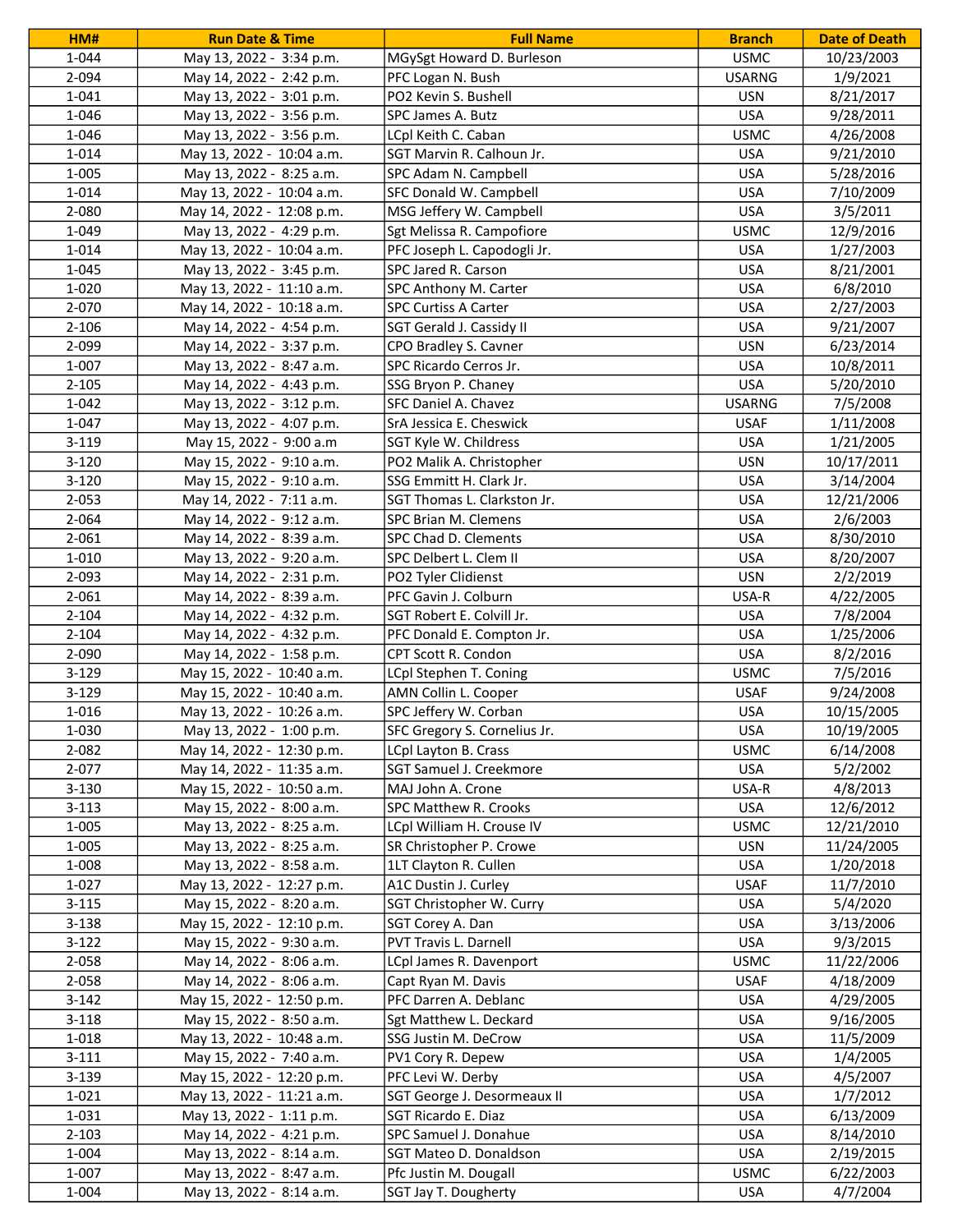| HM#       | <b>Run Date &amp; Time</b> | <b>Full Name</b>             | <b>Branch</b> | <b>Date of Death</b> |
|-----------|----------------------------|------------------------------|---------------|----------------------|
| 2-056     | May 14, 2022 - 7:44 a.m.   | <b>SPC David Douglas</b>     | <b>USA</b>    | 12/14/2005           |
| 2-070     | May 14, 2022 - 10:18 a.m.  | MSG Daniel A. Douglas        | <b>USA</b>    | 10/25/2010           |
| $3 - 135$ | May 15, 2022 - 11:40 a.m.  | SPC Stephen P. Downing II    | <b>USA</b>    | 10/28/2004           |
| $3-126$   | May 15, 2022 - 10:10 a.m.  | SSG Jeremy W. Doyle          | <b>USA</b>    | 8/18/2005            |
| $3-122$   | May 15, 2022 - 9:30 a.m.   | PO2 Dustin L. Doyon          | <b>USN</b>    | 8/21/2017            |
| $3 - 126$ | May 15, 2022 - 10:10 a.m.  | PO2 Jacob D. Drake           | <b>USN</b>    | 8/21/2017            |
| $2 - 102$ | May 14, 2022 - 4:10 p.m.   | CPL Brian K. Duke            | <b>USA</b>    | 7/29/2015            |
| 2-084     | May 14, 2022 - 12:52 p.m.  | LCpl Brandon M Duncan        | <b>USMC</b>   | 7/1/2014             |
| $3 - 123$ | May 15, 2022 - 9:40 a.m.   | HN Brent A. Dunkley          | <b>USN</b>    | 1/12/2010            |
| 2-084     | May 14, 2022 - 12:52 p.m.  | PO1 David L. Durrett         | <b>USN</b>    | 8/1/2004             |
| $3 - 111$ | May 15, 2022 - 7:40 a.m.   | Amn Alec M. Dye              | <b>USAF</b>   | 12/1/2014            |
| $3 - 111$ | May 15, 2022 - 7:40 a.m.   | PO2 Timothy T. Eckels Jr.    | <b>USN</b>    | 8/21/2017            |
| $3-112$   | May 15, 2022 - 7:50 a.m.   | LTC Robert M. Edwards        | <b>USA</b>    | 9/25/2005            |
| $2 - 102$ | May 14, 2022 - 4:10 p.m.   | SSG Michael D. Elledge       | <b>USA</b>    | 3/17/2008            |
| 2-093     | May 14, 2022 - 2:31 p.m.   | PV2 Jarrett M. D. Ellis      | <b>USA</b>    | 3/26/2019            |
| 2-097     | May 14, 2022 - 3:15 p.m.   | PFC Andrew T. Engstrom       | <b>USA</b>    | 7/4/2007             |
| 2-094     | May 14, 2022 - 2:42 p.m.   | MSgt Jan R. Enstrom          | <b>USAF</b>   | 7/30/2005            |
| $3-137$   | May 15, 2022 - 12:00 p.m.  | SSG Aaron Evilsizer          | <b>USA</b>    | 7/5/2011             |
| $3-137$   | May 15, 2022 - 12:00 p.m.  | Cpl Caleb T. Falin           | <b>USMC</b>   | 12/20/2007           |
| 3-139     | May 15, 2022 - 12:20 p.m.  | CSM Steven W. Faulkenburg    | <b>USA</b>    | 11/9/2004            |
| 3-138     | May 15, 2022 - 12:10 p.m.  | SGT James D. Faulkner        | <b>USA</b>    | 9/8/2004             |
| 3-138     |                            |                              | <b>USMC</b>   |                      |
|           | May 15, 2022 - 12:10 p.m.  | LCpl Issac D. Fawks          |               | 2/10/2002            |
| 3-139     | May 15, 2022 - 12:20 p.m.  | SFC Taleb I. Fazle           | <b>USA</b>    | 1/26/2006            |
| $3 - 121$ | May 15, 2022 - 9:20 a.m.   | SPC Arronn D. Fields         | <b>USARNG</b> | 5/21/2012            |
| $3 - 121$ | May 15, 2022 - 9:20 a.m.   | PO1 Charles N. Findley       | <b>USN</b>    | 8/21/2017            |
| 1-038     | May 13, 2022 - 2:28 p.m.   | CPT Michael T. Fiscus        | <b>USARNG</b> | 3/26/2005            |
| 1-038     | May 13, 2022 - 2:28 p.m.   | SR Kristopher R. Fisher      | <b>USN</b>    | 5/7/2010             |
| 2-109     | May 14, 2022 - 5:27 p.m.   | CW3 William T. Flanigan      | <b>USARNG</b> | 7/2/2006             |
| $2 - 107$ | May 14, 2022 - 5:05 p.m.   | PO1 Jeremy A. Fletcher       | <b>USN</b>    | 8/7/2002             |
| 1-032     | May 13, 2022 - 1:22 p.m.   | SGT Joseph A. Ford           | <b>USARNG</b> | 5/10/2008            |
| 1-032     | May 13, 2022 - 1:22 p.m.   | SSgt Tyler J. Fox            | <b>USMC</b>   | 12/23/2017           |
| 1-050     | May 13, 2022 - 4:40 p.m.   | TSgt Raymond S. Fox          | <b>USAF</b>   | 12/31/2003           |
| 1-008     | May 13, 2022 - 8:58 a.m.   | SGT Kraig D. Foyteck         | <b>USA</b>    | 10/30/2006           |
| 2-073     | May 14, 2022 - 10:51 a.m.  | SPC Matthew C. Frantz        | <b>USA</b>    | 1/20/2006            |
| 2-076     | May 14, 2022 - 11:24 a.m.  | PO2 Mark S. Frazer II        | <b>USN</b>    | 4/4/2005             |
| $2 - 105$ | May 14, 2022 - 4:43 p.m.   | SPC Andrew M. Freeman        | <b>USA</b>    | 11/10/2012           |
| $1 - 051$ | May 13, 2022 - 4:51 p.m.   | LCpl David K. Fribley        | <b>USMC</b>   | 3/23/2003            |
| 1-048     | May 13, 2022 - 4:18 p.m.   | SGT Armand L. Frickey        | <b>USARNG</b> | 1/6/2005             |
| 2-066     | May 14, 2022 - 9:34 a.m.   | SPC Nathan J. Frigo          | <b>USA</b>    | 10/17/2006           |
| 2-073     | May 14, 2022 - 10:51 a.m.  | SPC Luke P. Frist            | USA-R         | 1/5/2004             |
| $3 - 118$ | May 15, 2022 - 8:50 a.m.   | SSG William R. Fritsche      | <b>USA</b>    | 7/27/2007            |
| $3-117$   | May 15, 2022 - 8:40 a.m.   | PO2 Matthew R. Fry           | <b>USN</b>    | 12/2/2002            |
| 1-007     | May 13, 2022 - 8:47 a.m.   | PFC Jesse A. Gabbard         | <b>USA</b>    | 3/14/2006            |
| $3 - 131$ | May 15, 2022 - 11:00 a.m.  | SPC Carter A. Gamble Jr.     | <b>USA</b>    | 6/24/2007            |
| $3 - 136$ | May 15, 2022 - 11:50 a.m.  | SPC Zachery D. Gary          | <b>USA</b>    | 12/15/2007           |
| $3 - 134$ | May 15, 2022 - 11:30 a.m.  | LT COL James C. Gentry       | <b>USA</b>    | 11/25/2009           |
| 1-002     | May 13, 2022 - 7:52 a.m.   | CPT Joel C. Gentz            | <b>USAF</b>   | 6/9/2010             |
| 1-026     | May 13, 2022 - 12:16 p.m.  | PO2 John D. Gibbs            | <b>USN</b>    | 11/15/2004           |
| 1-034     | May 13, 2022 - 1:44 p.m.   | PV1 Landon S. Giles          | <b>USA</b>    | 2/21/2005            |
| 1-006     | May 13, 2022 - 8:36 a.m.   | PFC Eric S. Gilley           | <b>USA</b>    | 11/25/2004           |
| 1-037     | May 13, 2022 - 2:17 p.m.   | SGT William J. Gnerlich      | <b>USA</b>    | 11/9/2018            |
| 2-110     | May 14, 2022 - 5:32 p.m.   | A1C Michael R. Goens         | <b>USAF</b>   | 7/12/2005            |
| 2-110     | May 14, 2022 - 5:32 p.m.   | SPC Zachariah J. Gonzalez    | <b>USA</b>    | 7/31/2007            |
| 2-096     | May 14, 2022 - 3:04 p.m.   | SrA Ashton L. M. Goodman     | <b>USAF</b>   | 5/26/2009            |
| 1-004     | May 13, 2022 - 8:14 a.m.   | LCpl David J. Grames Sanchez | <b>USMC</b>   | 5/11/2006            |
| 1-006     | May 13, 2022 - 8:36 a.m.   | SPC Ryan P. Grandstaff       | <b>USA</b>    | 4/23/2014            |
| $3 - 125$ | May 15, 2022 - 10:00 a.m.  | LCpl Torrey L. Gray          | <b>USMC</b>   | 4/11/2004            |
| $3-120$   | May 15, 2022 - 9:10 a.m.   | SGT Dale R. Griffin          | <b>USA</b>    | 10/27/2009           |
| $3 - 115$ | May 15, 2022 - 8:20 a.m.   | SPC Alexander S. Grusak      | USA           | 10/13/2010           |
| $3-124$   | May 15, 2022 - 9:50 a.m.   | PO3 Andrew T. Gurule         | <b>USN</b>    | 12/6/2015            |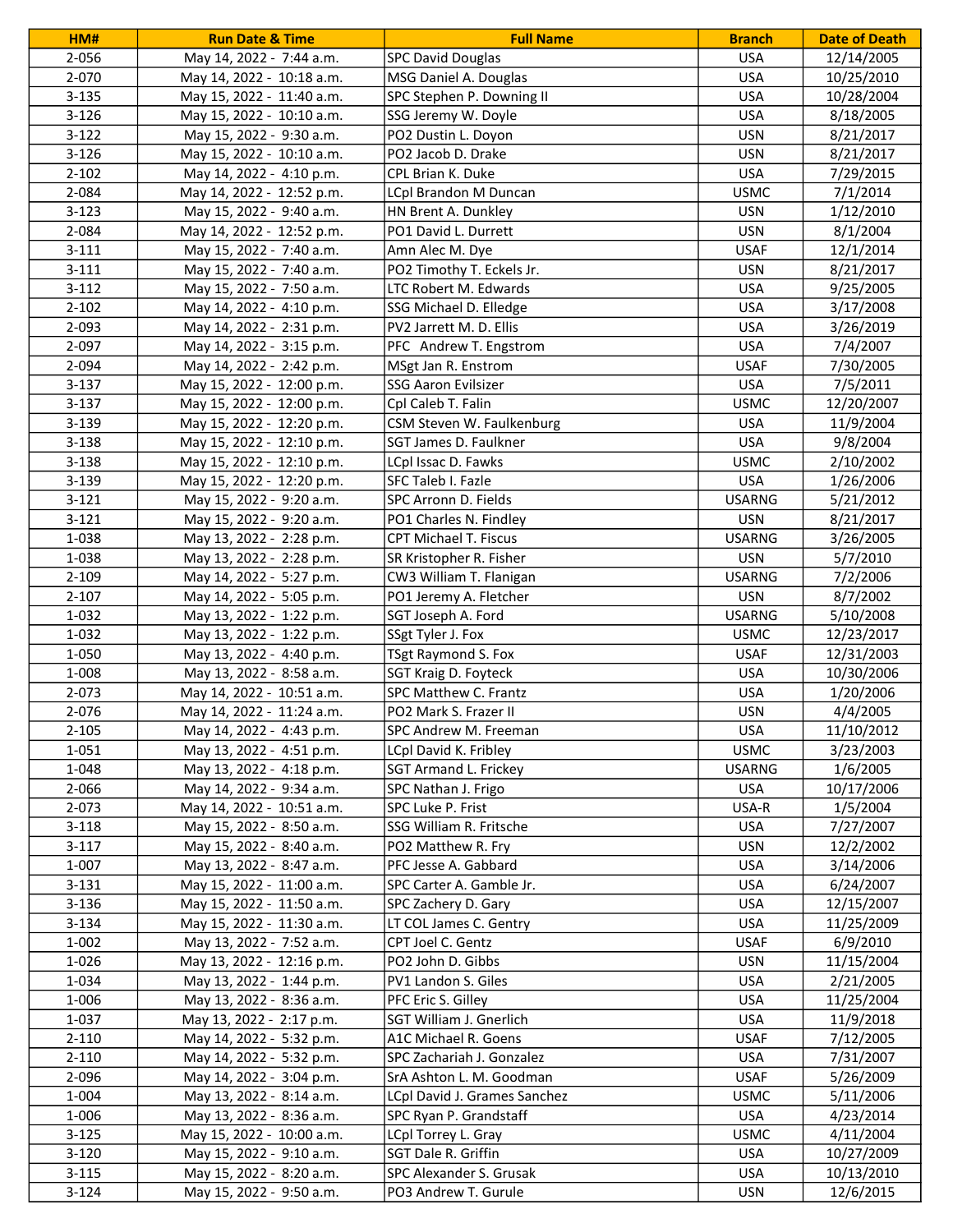| HM#            | <b>Run Date &amp; Time</b>                             | <b>Full Name</b>                               | <b>Branch</b>            | <b>Date of Death</b>   |
|----------------|--------------------------------------------------------|------------------------------------------------|--------------------------|------------------------|
| 2-095          | May 14, 2022 - 2:53 p.m.                               | SPC Grant E. Gutzmer                           | <b>USA</b>               | 4/3/2004               |
| 1-035          | May 13, 2022 - 1:55 p.m.                               | SGT Jonathon M. Hackworth                      | <b>USA</b>               | 4/12/2020              |
| 2-095          | May 14, 2022 - 2:53 p.m.                               | <b>SSgt Halex Hale</b>                         | <b>USAF</b>              | 7/12/2016              |
| 1-035          | May 13, 2022 - 1:55 p.m.                               | MSG Stratahn M. Hall                           | <b>USA</b>               | 6/1/2020               |
| 2-095          | May 14, 2022 - 2:53 p.m.                               | LT Julie A. Hall                               | <b>USN</b>               | 1/1/2004               |
| $2 - 107$      | May 14, 2022 - 5:05 p.m.                               | LCpl Deryk L. Hallal                           | <b>USMC</b>              | 4/6/2004               |
| $2 - 108$      | May 14, 2022 - 5:16 p.m.                               | PFC Jesse M. Halling                           | <b>USA</b>               | 6/7/2003               |
| 2-089          | May 14, 2022 - 1:47 p.m.                               | PFC Matthew G. Hallman                         | <b>USA</b>               | 12/30/2001             |
| $2 - 109$      | May 14, 2022 - 5:27 p.m.                               | CPL Micheal J. Harford                         | <b>USA</b>               | 9/3/2008               |
| 1-003          | May 13, 2022 - 8:03 a.m.                               | SSG Scott T. Harmeyer                          | <b>USA</b>               | 8/1/2016               |
| 1-036          | May 13, 2022 - 2:06 p.m.                               | SPC Brittany A. Harris                         | <b>USA</b>               | 11/25/2020             |
| 1-036          | May 13, 2022 - 2:06 p.m.                               | SPC Christopher M. Harris                      | <b>USA</b>               | 8/2/2017               |
| $2 - 053$      | May 14, 2022 - 7:11 a.m.                               | SPC Nicholas S. Hartge                         | <b>USA</b>               | 5/14/2007              |
| 1-042          | May 13, 2022 - 3:12 p.m.                               | SPC Adam J. Harting                            | <b>USA</b>               | 7/25/2005              |
| 2-077          | May 14, 2022 - 11:35 a.m.                              | SPC Dustin R. Hartley                          | <b>USA</b>               | 4/25/2005              |
| $2 - 100$      | May 14, 2022 - 3:48 p.m.                               | CPL Todd A. Hawk                               | <b>USMC</b>              | 4/27/2013              |
| $3 - 133$      | May 15, 2022 - 11:20 a.m.                              | CW2 Brian D. Hazelgrove                        | <b>USA</b>               | 1/24/2004              |
| 1-035          | May 13, 2022 - 1:55 p.m.                               | SGT David M. Heath                             | <b>USA</b>               | 8/16/2004              |
| $3 - 113$      | May 15, 2022 - 8:00 a.m.                               | SGT Paul M. Heltzel                            | <b>USA</b>               | 3/15/2005              |
| $3 - 144$      | May 15, 2022 - 1:10 p.m.                               | SGT Gary M. Henry                              | <b>USARNG</b>            | 8/4/2008               |
| 2-078          | May 14, 2022 - 11:46 a.m.                              | CPL Shawn D. Hensel                            | <b>USA</b>               | 8/14/2007              |
| 1-025          | May 13, 2022 - 12:05 p.m.                              | CPL Joseph M. Hernandez                        | <b>USA</b>               | 1/9/2009               |
| $2 - 108$      | May 14, 2022 - 5:16 p.m.                               | SGT Brett M. Hershey                           | <b>USA</b>               | 3/26/2005              |
| $3 - 120$      | May 15, 2022 - 9:10 a.m.                               | SGT Ethan C. Hertler                           | <b>USMC</b>              | 1/30/2007              |
| 1-030          | May 13, 2022 - 1:00 p.m.                               | MSG Michael T. Hiester                         | <b>USARNG</b>            | 3/26/2005              |
| 1-052          | May 13, 2022 - 5:02 p.m.                               | SGT Jerry L. Higgins                           | <b>USA</b>               | 5/28/2008              |
| 1-030          | May 13, 2022 - 1:00 p.m.                               | SPC Trinton J. Hile                            | <b>USA</b>               | 4/22/2010              |
| 2-059          | May 14, 2022 - 8:17 a.m.                               | SPC Joshua L. Hill                             | USA-R                    | 3/12/2006              |
| 1-031          | May 13, 2022 - 1:11 p.m.                               | <b>LCpl Eric Hillenburg</b>                    | <b>USMC</b>              | 12/23/2004             |
| 2-059          | May 14, 2022 - 8:17 a.m.                               | SSG Timothy D. Hilterbrand                     | <b>USA</b>               | 7/23/2004              |
| 2-059          | May 14, 2022 - 8:17 a.m.                               | WO5 William F. Hinchman                        | <b>USA</b>               | 7/17/2009              |
| 1-038          | May 13, 2022 - 2:28 p.m.                               | MSG Donald N. Hinton                           | <b>USA</b>               | 4/17/2019              |
| 2-059          | May 14, 2022 - 8:17 a.m.                               | PO3 Albert E. Hiser Jr.                        | <b>USN</b>               | 7/1/2006               |
| $3 - 128$      | May 15, 2022 - 10:30 a.m.                              | PO3 John H. Hoagland III                       | <b>USN</b>               | 8/21/2017              |
| $3 - 128$      | May 15, 2022 - 10:30 a.m.                              | 2LT Drew A. Hobbs                              | <b>USARNG</b>            | 10/1/2017              |
| 3-129          | May 15, 2022 - 10:40 a.m.                              | LCpl Hunter D. Hogan                           | <b>USMC</b>              | 6/23/2012              |
| $3-132$        | May 15, 2022 - 11:10 a.m.                              | LtCol Herbert T. Holden                        | <b>USMC</b>              | 12/8/2002              |
| $3 - 132$      | May 15, 2022 - 11:10 a.m.                              | SFC Dorothy J. Holland                         | <b>USA</b>               | 10/16/2012             |
| $2 - 101$      | May 14, 2022 - 3:59 p.m.                               | PV2 Duwayne T. Holmes                          | <b>USA</b>               | 12/27/2001             |
| $2 - 101$      | May 14, 2022 - 3:59 p.m.                               | SSG Grady L. Holt Jr.                          | <b>USA</b>               | 11/4/2009              |
| $3-121$        | May 15, 2022 - 9:20 a.m.                               | SPC Michael S. Hook Jr.                        | <b>USA</b>               | 6/18/2021              |
| $3 - 130$      | May 15, 2022 - 10:50 a.m.                              | PFC Dale R. Hopkins                            | <b>USA</b>               | 7/14/2002              |
| $3 - 132$      | May 15, 2022 - 11:10 a.m.                              | SPC Charron D. Hornaday                        | <b>USA</b>               | 7/8/2004               |
| 1-039          | May 13, 2022 - 2:39 p.m.                               | MAJ Matthew Houseal                            | <b>USA</b>               | 5/11/2009              |
| $3-137$        | May 15, 2022 - 12:00 p.m.                              | SSG Benjamin G. Hovest                         | <b>USA</b>               | 6/5/2016               |
| $3 - 130$      | May 15, 2022 - 10:50 a.m.                              | WO4 Stephen J. Hovis                           | <b>USA</b>               | 1/6/2009               |
| $3-137$        | May 15, 2022 - 12:00 p.m.                              | SSG Margaret M. Howard                         | <b>USA</b>               | 4/9/2009               |
| $3 - 136$      | May 15, 2022 - 11:50 a.m.                              | Cpl Christopher L. Hubbs                       | <b>USMC</b>              | 1/25/2017              |
| $2 - 101$      | May 14, 2022 - 3:59 p.m.                               | PFC Christopher E. Hudson                      | USA                      | 3/21/2004              |
| $1 - 022$      | May 13, 2022 - 11:32 a.m.                              | Cpl Justin L. Huff                             | <b>USMC</b>              | 1/2/2006               |
| 1-021          | May 13, 2022 - 11:21 a.m.                              | PFC Michael R. Hughes                          | <b>USA</b>               | 8/7/2004               |
| 1-011          | May 13, 2022 - 9:31 a.m.                               | LT Robert D. Huish                             | <b>USN</b>               | 12/3/2010              |
| $1 - 022$      | May 13, 2022 - 11:32 a.m.                              | SSG Travis K. Hunsberger                       | <b>USA</b>               | 6/27/2008              |
| $3 - 136$      | May 15, 2022 - 11:50 a.m.                              | SGT Jonathon M. Hunter                         | <b>USA</b>               | 8/2/2017               |
| 1-011          | May 13, 2022 - 9:31 a.m.                               | SPC Nicholas R. Idalski                        | <b>USA</b>               | 6/21/2005              |
| 2-075          | May 14, 2022 - 11:13 a.m.                              | PO2 Corey G. Ingram                            | <b>USN</b>               | 8/21/2017              |
| 2-083          |                                                        | SPC Timothy K. Israel                          | <b>USA</b>               |                        |
|                | May 14, 2022 - 12:41 p.m.                              |                                                |                          | 5/9/2008               |
| 2-075          | May 14, 2022 - 11:13 a.m.                              | LCDR Edward E. Jack                            | <b>USN</b>               | 1/29/2005              |
| 1-029<br>2-083 | May 13, 2022 - 12:49 p.m.<br>May 14, 2022 - 12:41 p.m. | SPC Steven D. Jackson<br>SSG Dustin R. Jackson | <b>USA</b><br><b>USA</b> | 12/3/2015<br>1/25/2017 |
|                |                                                        |                                                |                          |                        |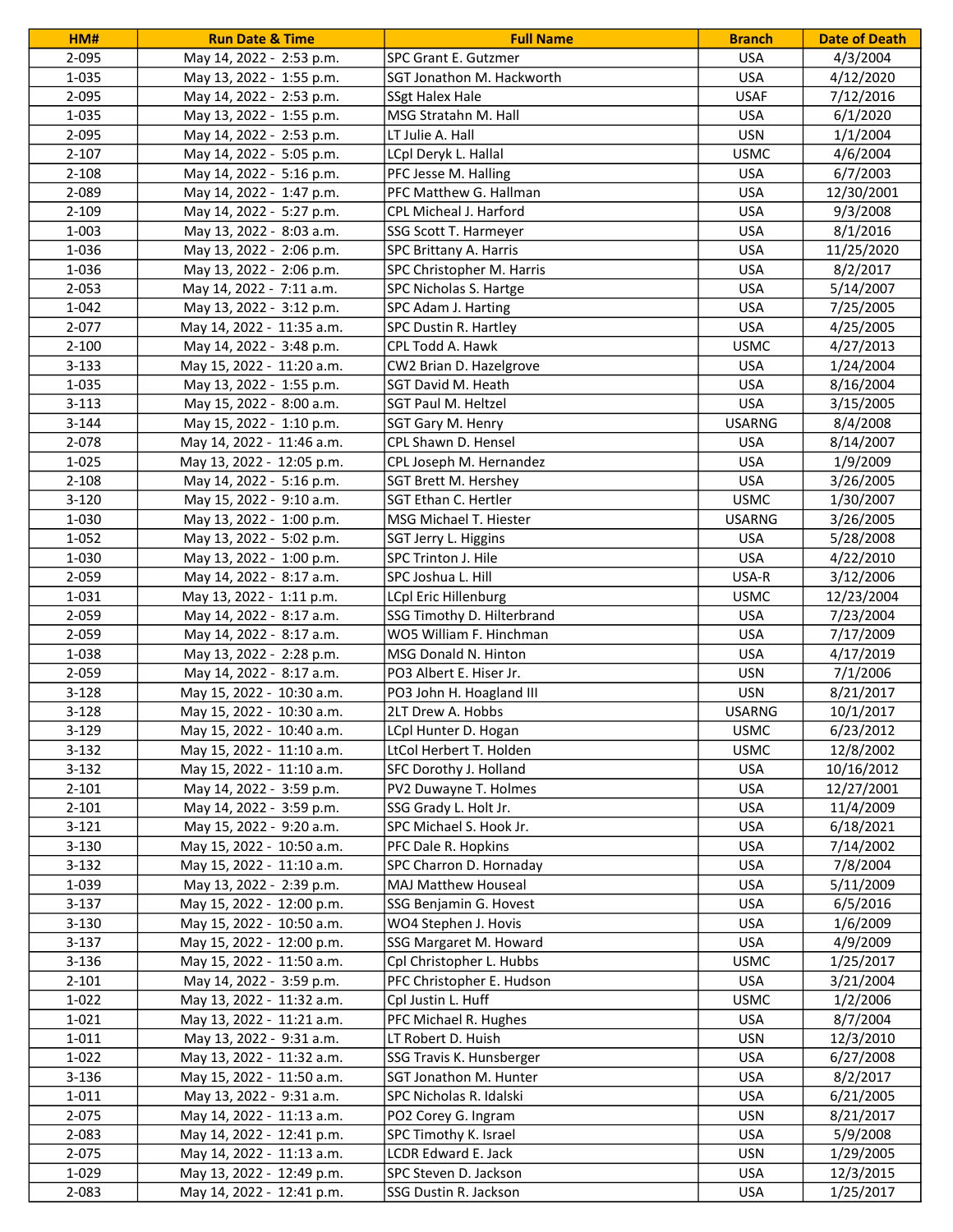| HM#       | <b>Run Date &amp; Time</b> | <b>Full Name</b>                   | <b>Branch</b> | <b>Date of Death</b> |
|-----------|----------------------------|------------------------------------|---------------|----------------------|
| $3 - 140$ | May 15, 2022 - 12:30 p.m.  | SGT April L. James                 | <b>USARNG</b> | 5/24/2015            |
| 2-080     | May 14, 2022 - 12:08 p.m.  | SSG Jamie D. Jarboe                | <b>USA</b>    | 3/21/2012            |
| $3 - 143$ | May 15, 2022 - 1:00 p.m.   | SFC Barry E. Jarvis                | <b>USA</b>    | 11/29/2010           |
| 1-030     | May 13, 2022 - 1:00 p.m.   | SGT Zachary Y. Jasper              | <b>USMC</b>   | 1/9/2010             |
| $3-142$   | May 15, 2022 - 12:50 p.m.  | SPC William A. Jeffries            | <b>USARNG</b> | 3/31/2003            |
| 1-026     | May 13, 2022 - 12:16 p.m.  | SSG Phillip C. Jenkins             | <b>USA</b>    | 9/7/2010             |
| $3 - 111$ | May 15, 2022 - 7:40 a.m.   | PFC Joshua L. Jetton               | <b>USA</b>    | 6/20/2011            |
| 1-031     | May 13, 2022 - 1:11 p.m.   | SCPO Timothy M. Johns              | <b>USN</b>    | 4/27/2013            |
| 2-079     | May 14, 2022 - 11:57 a.m.  | PFC Jason D. Johns                 | <b>USA</b>    | 2/21/2007            |
| 1-040     | May 13, 2022 - 2:50 p.m.   | SGT Richard A. Johnson             | USA-R         | 7/15/2015            |
| 2-067     | May 14, 2022 - 9:45 a.m.   | <b>SGT Rickey E. Jones</b>         | <b>USA</b>    | 2/22/2006            |
| 2-067     | May 14, 2022 - 9:45 a.m.   | SGT Bryce A. Jones                 | <b>USA</b>    | 12/20/2010           |
| 2-079     | May 14, 2022 - 11:57 a.m.  | SSG Chase J. Jones                 | <b>USA</b>    | 8/6/2009             |
| 2-079     | May 14, 2022 - 11:57 a.m.  | SFC Troy D. Jones                  | <b>USA</b>    | 2/14/2003            |
| 2-067     | May 14, 2022 - 9:45 a.m.   | PO3 Nicodemus R. Jordan            | <b>USN</b>    | 7/13/2002            |
| $2 - 102$ | May 14, 2022 - 4:10 p.m.   | Lt Col George Jovanovich Jr.       | <b>USAF</b>   | 3/9/2006             |
| $3-119$   | May 15, 2022 - 9:00 a.m    | SFC Martin F. Jury                 | <b>USA</b>    | 2/9/2019             |
| 1-041     | May 13, 2022 - 3:01 p.m.   | MAJ David J. Kaelin                | <b>USA</b>    | 6/8/2020             |
| $2 - 102$ | May 14, 2022 - 4:10 p.m.   | PV1 Trevor Karanovich              | <b>USA</b>    | 10/2/2008            |
| 2-097     | May 14, 2022 - 3:15 p.m.   | SGT Christopher N. Karch           | <b>USA</b>    | 8/11/2010            |
| $3 - 130$ | May 15, 2022 - 10:50 a.m.  | Cpl Michael C. Kaufer              | <b>USMC</b>   | 5/14/2006            |
| 2-094     | May 14, 2022 - 2:42 p.m.   | SPC Chancellor A. Keesling         | <b>USA</b>    | 6/19/2009            |
| $3-127$   | May 15, 2022 - 10:20 a.m.  | SGT Chad L. Keith                  | <b>USA</b>    | 7/7/2003             |
| $3-127$   | May 15, 2022 - 10:20 a.m.  | PFC Craig A. Keller                | <b>USA</b>    | 9/4/2001             |
| $3-127$   | May 15, 2022 - 10:20 a.m.  | PO1 James J. Kelly                 | <b>USN</b>    | 10/22/2012           |
| $3 - 141$ | May 15, 2022 - 12:40 p.m.  | PFC Willard M. Kerchief-Powell III | <b>USA</b>    | 8/16/2007            |
| $3-122$   | May 15, 2022 - 9:30 a.m.   | SSG Matthew A. Kimmell             | <b>USA</b>    | 10/11/2005           |
| $2 - 057$ | May 14, 2022 - 7:55 a.m.   | SSG Bradley D. King                | <b>USARNG</b> | 4/2/2007             |
| $2 - 057$ | May 14, 2022 - 7:55 a.m.   | SFC Algie R. King                  | <b>USA</b>    | 10/23/2007           |
| 3-131     | May 15, 2022 - 11:00 a.m.  | CPT Nathaniel L. King              | <b>USA</b>    | 4/8/2006             |
| 2-056     | May 14, 2022 - 7:44 a.m.   | SGT Derrick J. Kirkland            | <b>USA</b>    | 3/20/2010            |
| 2-076     | May 14, 2022 - 11:24 a.m.  | PFC David A. Kirkpatrick           | <b>USA</b>    | 4/27/2007            |
| 1-039     | May 13, 2022 - 2:39 p.m.   | SFC Ryan T. Kisrow                 | <b>USA</b>    |                      |
| 1-001     | May 13, 2022 - 7:41 a.m.   | SGT Jabraun S. Knox                | <b>USA</b>    | 5/18/2012            |
| $3 - 126$ | May 15, 2022 - 10:10 a.m.  | LCpl JACKY R. KOENIG               | <b>USMC</b>   | 4/9/2017             |
| 2-063     | May 14, 2022 - 9:01 a.m.   | PFC Seth D. Kranz                  | <b>USMC</b>   | 6/10/2006            |
| 1-020     | May 13, 2022 - 11:10 a.m.  | SPC William E. Kraus IV            | <b>USA</b>    | 5/31/2021            |
| 2-063     | May 14, 2022 - 9:01 a.m.   | PO2 Jason M. Krych                 | <b>USN</b>    | 7/10/2002            |
| 2-069     | May 14, 2022 - 10:07 a.m.  | LCpl Olivia L. Kustes              | <b>USMC</b>   | 1/16/2019            |
| $3 - 133$ | May 15, 2022 - 11:20 a.m.  | SFC William K. Lacey               | <b>USA</b>    | 1/4/2014             |
| $2 - 101$ | May 14, 2022 - 3:59 p.m.   | SPC Johnathan A. Lahmann           | <b>USA</b>    | 12/10/2007           |
| 2-098     | May 14, 2022 - 3:26 p.m.   | SSG Randall R. Lane                | <b>USARNG</b> | 9/13/2013            |
| 1-002     | May 13, 2022 - 7:52 a.m.   | PFC Richard P. Langenbrunner       | <b>USA</b>    | 4/17/2007            |
| 1-042     | May 13, 2022 - 3:12 p.m.   | SPC Zane T. Lee                    | <b>USA</b>    | 7/8/2012             |
| $3 - 140$ | May 15, 2022 - 12:30 p.m.  | Sgt James S. Lee                   | <b>USMC</b>   | 4/6/2005             |
| $3 - 135$ | May 15, 2022 - 11:40 a.m.  | PO3 Edward A. Leonard              | <b>USN</b>    | 6/4/2002             |
| 1-037     | May 13, 2022 - 2:17 p.m.   | SGT Brian J. Leonhardt             | <b>USARNG</b> | 1/6/2012             |
| 1-037     | May 13, 2022 - 2:17 p.m.   | 1SG Raymond R. Leslie              | <b>USA</b>    | 10/15/2007           |
| $3-128$   | May 15, 2022 - 10:30 a.m.  | CPT Brian S. Letendre              | <b>USMC</b>   | 5/3/2006             |
| $3 - 112$ | May 15, 2022 - 7:50 a.m.   | SSG Roy P. Lewsader Jr.            | <b>USA</b>    | 6/16/2007            |
| $3 - 113$ | May 15, 2022 - 8:00 a.m.   | SGT Larry Litton Jr.               | <b>USA</b>    | 12/7/2019            |
| $3-112$   | May 15, 2022 - 7:50 a.m.   | 2LT David R. Lodwick               | <b>USA</b>    | 9/29/2007            |
| $3-112$   | May 15, 2022 - 7:50 a.m.   | WO1 William L. Loffer              | <b>USA</b>    | 6/22/2004            |
| $3 - 123$ | May 15, 2022 - 9:40 a.m.   | PO2 Andrew Jacob Lofton            | <b>USN</b>    | 11/14/2004           |
| 2-095     | May 14, 2022 - 2:53 p.m.   | PO2 Ryan M. Lohrey                 | <b>USN</b>    | 7/10/2017            |
| $3 - 123$ | May 15, 2022 - 9:40 a.m.   | MAJ Stephen V. Long                | <b>USA</b>    | 9/11/2001            |
| 2-082     | May 14, 2022 - 12:30 p.m.  | SPC Ryan K. Longnecker             | <b>USARNG</b> | 7/9/2008             |
| 2-082     | May 14, 2022 - 12:30 p.m.  | PO1 Abraham Lopez                  | <b>USN</b>    | 8/21/2017            |
| 1-019     | May 13, 2022 - 10:59 a.m.  | PFC Michael I. Lovely              | USA           | 10/30/2011           |
| $3 - 140$ | May 15, 2022 - 12:30 p.m.  | Cpl Eric R. Lueken                 | <b>USMC</b>   | 4/22/2006            |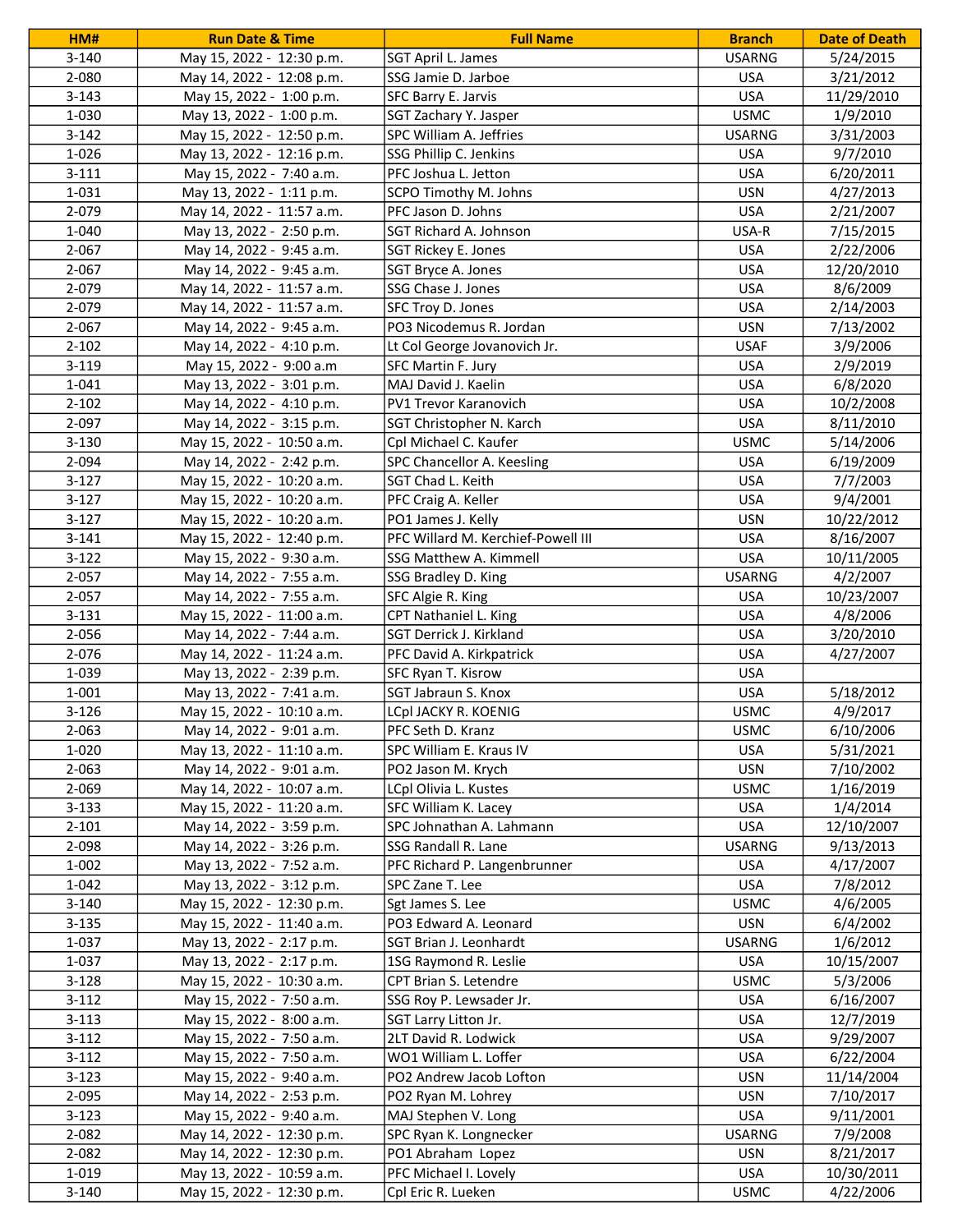| HM#       | <b>Run Date &amp; Time</b> | <b>Full Name</b>               | <b>Branch</b> | <b>Date of Death</b> |
|-----------|----------------------------|--------------------------------|---------------|----------------------|
| $3 - 141$ | May 15, 2022 - 12:40 p.m.  | SSG Gregory H. Lynch           | <b>USA</b>    | 1/27/2011            |
| 1-042     | May 13, 2022 - 3:12 p.m.   | SSG Kerry W. Manion            | <b>USA</b>    | 3/27/2005            |
| $3 - 141$ | May 15, 2022 - 12:40 p.m.  | CPO Shawn L. Mann              | <b>USN</b>    | 1/1/2009             |
| $3 - 144$ | May 15, 2022 - 1:10 p.m.   | SSG Bradley D. Marion          | <b>USA</b>    | 10/24/2010           |
| 2-082     | May 14, 2022 - 12:30 p.m.  | <b>CPL Kristopher L Marrow</b> | <b>USMC</b>   | 12/24/2015           |
| $1 - 022$ | May 13, 2022 - 11:32 a.m.  | SSG Stephen G. Martin          | <b>USA</b>    | 7/1/2004             |
| 1-016     | May 13, 2022 - 10:26 a.m.  | SrA Eivette D. Martinez        | <b>USAF</b>   | 1/15/2022            |
| 1-031     | May 13, 2022 - 1:11 p.m.   | PO1 Gerardo Martinez           | <b>USN</b>    | 12/10/2006           |
| $1 - 022$ | May 13, 2022 - 11:32 a.m.  | TSgt Christopher A. Matero     | <b>USAF</b>   | 8/7/2002             |
| 1-020     | May 13, 2022 - 11:10 a.m.  | TSgt Dale E. Mathews           | <b>USAF</b>   | 1/7/2014             |
| 1-020     | May 13, 2022 - 11:10 a.m.  | SGT Sean D. Mathews            | <b>USA</b>    | 8/10/2005            |
| $3 - 133$ | May 15, 2022 - 11:20 a.m.  | LTG Timothy J. Maude           | <b>USA</b>    | 9/11/2001            |
| 2-078     | May 14, 2022 - 11:46 a.m.  | SSG Kenneth K. Mcaninch        | <b>USA</b>    | 10/21/2010           |
| 2-078     | May 14, 2022 - 11:46 a.m.  | SGT Edward A. McCallum         | <b>USA</b>    | 11/28/2014           |
| 2-078     | May 14, 2022 - 11:46 a.m.  | PV2 Adam C. Mcclain            | <b>USA</b>    | 3/10/2006            |
| 2-088     | May 14, 2022 - 1:36 p.m.   | SPC William J. Mcclellan       | <b>USA</b>    | 11/6/2008            |
| 2-088     | May 14, 2022 - 1:36 p.m.   | PO2 Joseph A. McComsey         | <b>USN</b>    | 5/19/2010            |
| 2-080     | May 14, 2022 - 12:08 p.m.  | SSG Ryan D. McCorkhill         | <b>USA</b>    | 5/22/2011            |
| 2-078     | May 14, 2022 - 11:46 a.m.  | SGT William R. McDonald Jr.    | <b>USA</b>    | 9/25/2020            |
| $3 - 131$ | May 15, 2022 - 11:00 a.m.  | SGT Robert M. McDowell         | <b>USA</b>    | 4/1/2007             |
| 1-047     | May 13, 2022 - 4:07 p.m.   | CPT Timothy I. McGovern        | <b>USA</b>    | 10/31/2007           |
| 2-054     | May 14, 2022 - 7:22 a.m.   | Cpl Dustin M. McKinley         | USMC-R        | 11/19/2016           |
| 2-069     | May 14, 2022 - 10:07 a.m.  | PV2 Robert L. McKinley         | <b>USA</b>    | 7/7/2003             |
| 2-091     | May 14, 2022 - 2:09 p.m.   | CPL Antoine J. McKinzie        | <b>USA</b>    | 3/21/2006            |
| 1-050     | May 13, 2022 - 4:40 p.m.   | SGM Jeffrey A. McLochlin       | <b>USA</b>    | 7/5/2006             |
| $2 - 105$ | May 14, 2022 - 4:43 p.m.   | Sgt Jeremy R. McQueary         | <b>USMC</b>   | 2/18/2010            |
| $2 - 105$ | May 14, 2022 - 4:43 p.m.   | SSG Steven M. Melton           | <b>USA</b>    | 2/24/2011            |
| $3 - 132$ | May 15, 2022 - 11:10 a.m.  | SPC Jonathan D. Menke          | <b>USARNG</b> | 8/4/2008             |
| 3-134     | May 15, 2022 - 11:30 a.m.  | SGT Steve P. Mennemeyer        | <b>USA</b>    | 8/8/2006             |
| 2-098     | May 14, 2022 - 3:26 p.m.   | SSG Jonathan M. Metzger        | <b>USARNG</b> | 1/6/2012             |
| 1-013     | May 13, 2022 - 9:53 a.m.   | PFC Jason M. Meyer             | <b>USA</b>    | 4/8/2003             |
| 2-060     | May 14, 2022 - 8:28 a.m.   | SSgt Seth A. Miller            | <b>USAF</b>   | 5/9/2006             |
| $3 - 131$ | May 15, 2022 - 11:00 a.m.  | SGT Brian K. Miller            | <b>USARNG</b> | 8/2/2008             |
| 2-060     | May 14, 2022 - 8:28 a.m.   | SSG Frederick L. Miller Jr.    | <b>USA</b>    | 9/20/2003            |
| 2-106     | May 14, 2022 - 4:54 p.m.   | SGT Evan L. Minnear            | <b>USA</b>    | 11/30/2008           |
| $2 - 106$ | May 14, 2022 - 4:54 p.m.   | GySgt Angelique M. Miranda     | <b>USMC</b>   | 7/31/2004            |
| 1-033     | May 13, 2022 - 1:33 p.m.   | SPC Christopher T. Monroe      | USA-R         | 10/25/2005           |
| 1-033     | May 13, 2022 - 1:33 p.m.   | SSgt Brent M. Monroe           | <b>USAF</b>   | 5/4/2008             |
| $3 - 135$ | May 15, 2022 - 11:40 a.m.  | SGT Robert J. Montgomery Jr.   | <b>USA</b>    | 5/22/2007            |
| 1-007     | May 13, 2022 - 8:47 a.m.   | CWO 2 Jason E. Moon            | <b>USARNG</b> | 10/15/2020           |
| 1-013     | May 13, 2022 - 9:53 a.m.   | SGT Bryan M. Morgan            | <b>USA</b>    | 9/5/2015             |
| 1-012     | May 13, 2022 - 9:42 a.m.   | Cpl Clinton D. Morris          | <b>USMC</b>   | 7/6/2001             |
| 2-066     | May 14, 2022 - 9:34 a.m.   | SSG Jamel L. Morris            | <b>USA</b>    | 4/2/2009             |
| 2-071     | May 14, 2022 - 10:29 a.m.  | SrA John P. Morton Jr.         | <b>USAF</b>   | 9/3/2002             |
| 2-069     | May 14, 2022 - 10:07 a.m.  | SPC Justin L. Mundy            | <b>USA</b>    | 6/25/2004            |
| $3 - 114$ | May 15, 2022 - 8:10 a.m.   | <b>SFC Marcus V. Muralles</b>  | <b>USA</b>    | 6/28/2005            |
| 2-094     | May 14, 2022 - 2:42 p.m.   | PFC Robert W. Murray Jr.       | <b>USA</b>    | 4/28/2005            |
| 2-085     | May 14, 2022 - 1:03 p.m.   | SPC Joseph N. Myers            | <b>USA</b>    | 6/23/2012            |
| 2-085     | May 14, 2022 - 1:03 p.m.   | PV2 Matthew T. Naifeh          | USA           | 7/16/2002            |
| 2-086     | May 14, 2022 - 1:14 p.m.   | CPO James A. Nelson            | <b>USN</b>    | 1/13/2003            |
| 1-019     | May 13, 2022 - 10:59 a.m.  | SGT Jason L. Nemeth            | <b>USA</b>    | 6/29/2011            |
| 1-041     | May 13, 2022 - 3:01 p.m.   | CPL Phillip B. L. Nicklaus     | <b>USA</b>    | 8/8/2015             |
| 1-034     | May 13, 2022 - 1:44 p.m.   | PO2 Mark I. Nieto              | <b>USN</b>    | 10/12/2000           |
| 1-019     | May 13, 2022 - 10:59 a.m.  | Capt Reid K. Nishizuka         | <b>USAF</b>   | 4/27/2013            |
| 2-093     | May 14, 2022 - 2:31 p.m.   | CPL Zachary R. Nordmeyer       | <b>USA</b>    | 2/23/2009            |
| $2 - 055$ | May 14, 2022 - 7:33 a.m.   | SSG David P. Nowaczyk          | <b>USA</b>    | 4/15/2012            |
| 2-068     | May 14, 2022 - 9:56 a.m.   | SPC Brandon T Null             | <b>USA</b>    | 9/21/2007            |
| 2-071     | May 14, 2022 - 10:29 a.m.  | CPL Keith A. Nurnberg          | <b>USA</b>    | 9/5/2007             |
| 2-070     | May 14, 2022 - 10:18 a.m.  | SGT Kyle B. Osborn             | <b>USA</b>    | 9/13/2012            |
| 2-099     | May 14, 2022 - 3:37 p.m.   | SSG Ergin V. Osman             | <b>USA</b>    | 5/26/2011            |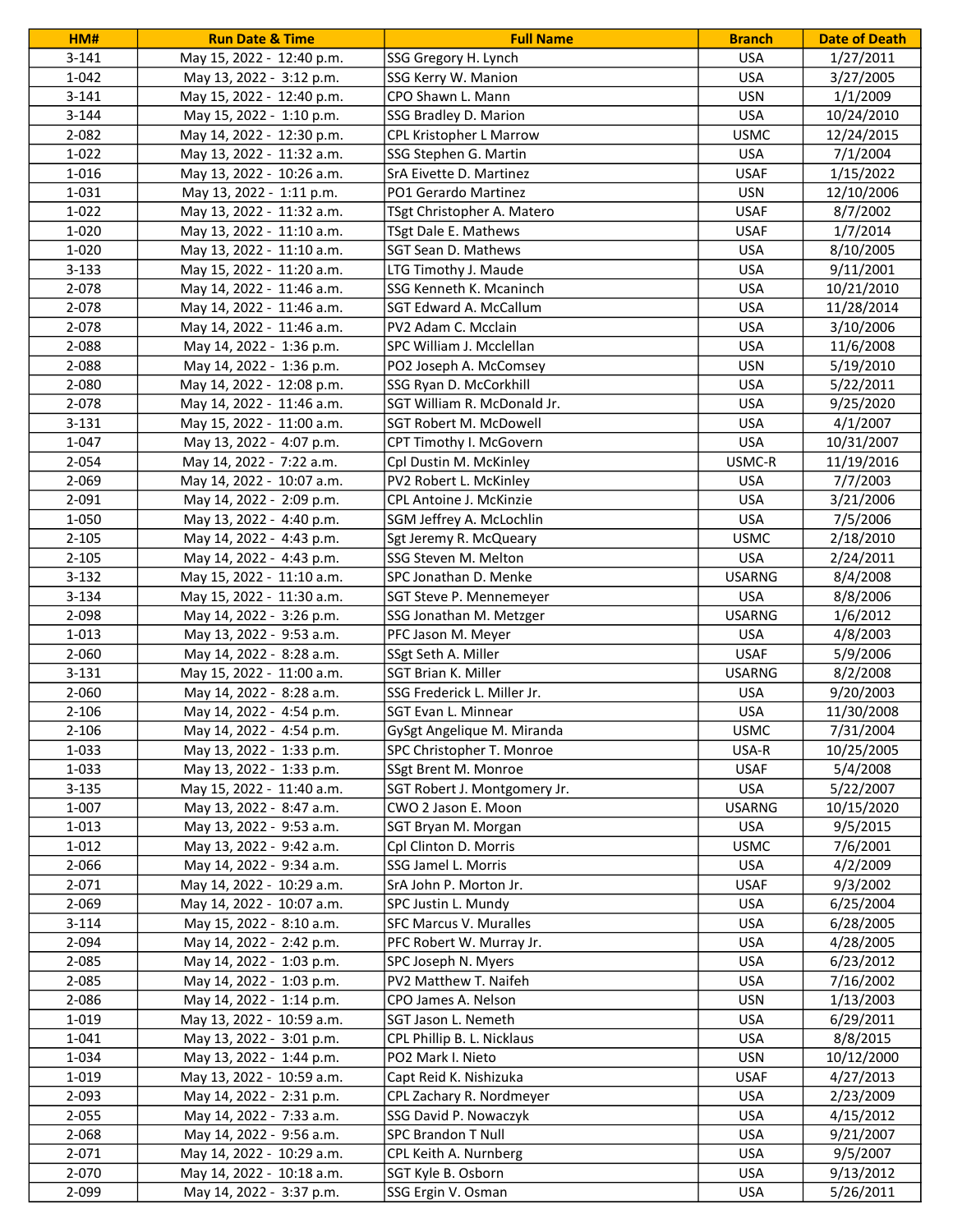| HM#       | <b>Run Date &amp; Time</b> | <b>Full Name</b>                                  | <b>Branch</b> | <b>Date of Death</b> |
|-----------|----------------------------|---------------------------------------------------|---------------|----------------------|
| $2 - 062$ | May 14, 2022 - 8:50 a.m.   | SSG Thomas J. Ott                                 | <b>USA</b>    | 7/22/2002            |
| 2-062     | May 14, 2022 - 8:50 a.m.   | MSG Jackie L. Owens                               | <b>USA</b>    | 5/10/2005            |
| 1-003     | May 13, 2022 - 8:03 a.m.   | SSG Paul S. Pabla                                 | <b>USARNG</b> | 7/3/2006             |
| $3 - 116$ | May 15, 2022 - 8:30 a.m.   | PV2 Shawn D. Pahnke                               | <b>USA</b>    | 6/16/2013            |
| $3 - 116$ | May 15, 2022 - 8:30 a.m.   | PO3 Logan S. Palmer                               | <b>USN</b>    | 8/21/2017            |
| 1-001     | May 13, 2022 - 7:41 a.m.   | SSG Kevin M. Pape                                 | <b>USA</b>    | 11/16/2010           |
| 1-001     | May 13, 2022 - 7:41 a.m.   | SFC Glenda J. Pappas                              | <b>USA</b>    | 4/30/2009            |
| 1-008     | May 13, 2022 - 8:58 a.m.   | SPC Christopher A. Patterson                      | <b>USARNG</b> | 1/6/2012             |
| $1 - 052$ | May 13, 2022 - 5:02 p.m.   | SGT Nicholas J. Patterson                         | <b>USA</b>    | 9/10/2007            |
| 2-086     | May 14, 2022 - 1:14 p.m.   | PFC Jaiciae L. Pauley                             | <b>USA</b>    | 12/11/2009           |
| 2-086     | May 14, 2022 - 1:14 p.m.   | TSgt Ralph L. Pearish Jr.                         | <b>USAF</b>   | 10/16/2000           |
| 1-005     | May 13, 2022 - 8:25 a.m.   | SPC Brian H. Penisten                             | <b>USA</b>    | 11/2/2003            |
| 1-009     | May 13, 2022 - 9:09 a.m.   | PFC Luis A. Perez Jr.                             | <b>USA</b>    | 8/27/2004            |
| 1-036     | May 13, 2022 - 2:06 p.m.   | SPC Sergio E. Perez Jr.                           | <b>USARNG</b> | 7/16/2012            |
| 2-080     | May 14, 2022 - 12:08 p.m.  | <b>SPC Adrian Perkins</b>                         | <b>USA</b>    | 5/17/2014            |
| $3-142$   | May 15, 2022 - 12:50 p.m.  | PFC Jonathan R. Pfender                           | <b>USA</b>    | 12/30/2005           |
| $3 - 142$ | May 15, 2022 - 12:50 p.m.  | A1C William D. Pierce                             | <b>USAF</b>   | 12/28/2006           |
| $3 - 143$ | May 15, 2022 - 1:00 p.m.   | SN Tanjanika L. Pinkston-Barnes                   | <b>USN</b>    | 4/25/2010            |
| 1-009     | May 13, 2022 - 9:09 a.m.   | SPC Lucas M. Poehl                                | <b>USA</b>    | 7/17/2021            |
| $3 - 118$ | May 15, 2022 - 8:50 a.m.   |                                                   | <b>USA</b>    | 1/1/2006             |
| 1-046     | May 13, 2022 - 3:56 p.m.   | PV1 Tyler R. Pratt<br><b>SGT Anthony M. Price</b> | <b>USA</b>    | 5/8/2020             |
| 2-097     |                            | PO3 David J. Price                                | <b>USN</b>    |                      |
|           | May 14, 2022 - 3:15 p.m.   |                                                   |               | 5/11/2008            |
| $3 - 144$ | May 15, 2022 - 1:10 p.m.   | LCpl Jonathan K. Price                            | <b>USMC</b>   | 1/13/2006            |
| 2-097     | May 14, 2022 - 3:15 p.m.   | SPC Patrick B. Pride                              | <b>USA</b>    | 9/25/2005            |
| $3 - 138$ | May 15, 2022 - 12:10 p.m.  | MAJ Darryl E. Priest                              | <b>USA</b>    | 6/16/2010            |
| 2-092     | May 14, 2022 - 2:20 p.m.   | SGT Joseph E. Proctor                             | <b>USARNG</b> | 5/3/2006             |
| $3 - 138$ | May 15, 2022 - 12:10 p.m.  | PO3 Jason A. Profitt                              | <b>USN</b>    | 3/17/2003            |
| 2-072     | May 14, 2022 - 10:40 a.m.  | CPL Cody A. Putnam                                | <b>USA</b>    | 4/12/2007            |
| 2-068     | May 14, 2022 - 9:56 a.m.   | PO1 Jason A. Quarles                              | <b>USN</b>    | 5/6/2006             |
| 2-057     | May 14, 2022 - 7:55 a.m.   | SPC Dustin C. Quinn                               | <b>USA</b>    | 2/3/2007             |
| 2-098     | May 14, 2022 - 3:26 p.m.   | PFC Joshua A. Ramsey                              | <b>USA</b>    | 12/12/2004           |
| $3 - 144$ | May 15, 2022 - 1:10 p.m.   | Sgt John K. Rankel                                | <b>USMC</b>   | 6/7/2010             |
| 2-072     | May 14, 2022 - 10:40 a.m.  | PVT Aurek S. Rardin                               | <b>USA</b>    | 4/26/2014            |
| 1-013     | May 13, 2022 - 9:53 a.m.   | SN Benjamin D. Rast                               | <b>USN</b>    | 4/6/2011             |
| 1-046     | May 13, 2022 - 3:56 p.m.   | SFC Curtis M. Ray                                 | <b>USA</b>    | 2/11/2021            |
| $3 - 115$ | May 15, 2022 - 8:20 a.m.   | SSgt Jeffery Reber                                | <b>USMC</b>   | 8/12/2014            |
| 2-087     | May 14, 2022 - 1:25 p.m.   | <b>SGT Robert J. Redick</b>                       | <b>USA</b>    | 8/11/2013            |
| 1-047     | May 13, 2022 - 4:07 p.m.   | SPC Brendon L. Reed                               | <b>USA</b>    | 2/17/2020            |
| $2 - 107$ | May 14, 2022 - 5:05 p.m.   | PFC Zac A. Reinsch                                | <b>USA</b>    | 9/22/2007            |
| 1-018     | May 13, 2022 - 10:48 a.m.  | A1C Hayley R. Reynolds                            | <b>USAF</b>   | 11/24/2017           |
| 2-081     | May 14, 2022 - 12:19 p.m.  | PV2 Chandler J. Richardson                        | <b>USA</b>    | 1/17/2017            |
| 1-001     | May 13, 2022 - 7:41 a.m.   | SSG Michael J. Riggens                            | <b>USA</b>    | 6/24/2021            |
| 1-045     | May 13, 2022 - 3:45 p.m.   | TSgt John R. Riggle Jr.                           | <b>USAF</b>   | 2/25/2002            |
| $1 - 027$ | May 13, 2022 - 12:27 p.m.  | Sgt Duane R. Rios                                 | <b>USMC</b>   | 4/4/2003             |
| 1-037     | May 13, 2022 - 2:17 p.m.   | SPC Alan J. Roach Jr.                             | <b>USA</b>    | 6/7/2013             |
| 1-017     | May 13, 2022 - 10:37 a.m.  | MAJ Ryan N. Roberson                              | <b>USA</b>    | 11/8/2005            |
| 1-009     | May 13, 2022 - 9:09 a.m.   | COL Jane A. Robinson                              | <b>USAF</b>   | 5/6/2008             |
| 1-009     | May 13, 2022 - 9:09 a.m.   | SSG Kristopher D. Rodgers                         | <b>USA</b>    | 8/16/2008            |
| 2-092     | May 14, 2022 - 2:20 p.m.   | SPC Matthew M. Roecker                            | <b>USA</b>    | 1/17/2021            |
| 1-027     | May 13, 2022 - 12:27 p.m.  | SSgt Shawn M. Roeder                              | <b>USAF</b>   | 4/18/2013            |
| 1-027     | May 13, 2022 - 12:27 p.m.  | SSG Jonathan Rojas                                | <b>USA</b>    | 10/3/2006            |
| 1-025     | May 13, 2022 - 12:05 p.m.  | SGT Jimmn N. Rollins                              | <b>USA</b>    | 9/28/2012            |
| 1-047     | May 13, 2022 - 4:07 p.m.   | PV1 Keaton T. Root                                | <b>USA</b>    | 10/19/2020           |
| $3 - 115$ | May 15, 2022 - 8:20 a.m.   | PFC Spencer A. Rose                               | <b>USA</b>    | 7/25/2018            |
| 1-025     | May 13, 2022 - 12:05 p.m.  | CPO Allen D. Rosenfeld                            | <b>USN</b>    | 1/18/2005            |
| 1-025     | May 13, 2022 - 12:05 p.m.  | PFC Jonathan B. Ross                              | <b>USA</b>    | 6/29/2002            |
| 1-028     | May 13, 2022 - 12:38 p.m.  | SFC Ryan C. Ross                                  | <b>USA</b>    | 2/13/2015            |
| $3-127$   | May 15, 2022 - 10:20 a.m.  | PFC Zachary S. Salmon                             | <b>USA</b>    | 1/12/2011            |
| 1-049     | May 13, 2022 - 4:29 p.m.   | PO1 Dwain E. Sampson II                           | USN           | 5/15/2003            |
| 2-079     | May 14, 2022 - 11:57 a.m.  | Cpl Humberto A. Sanchez                           | <b>USMC</b>   | 8/26/2021            |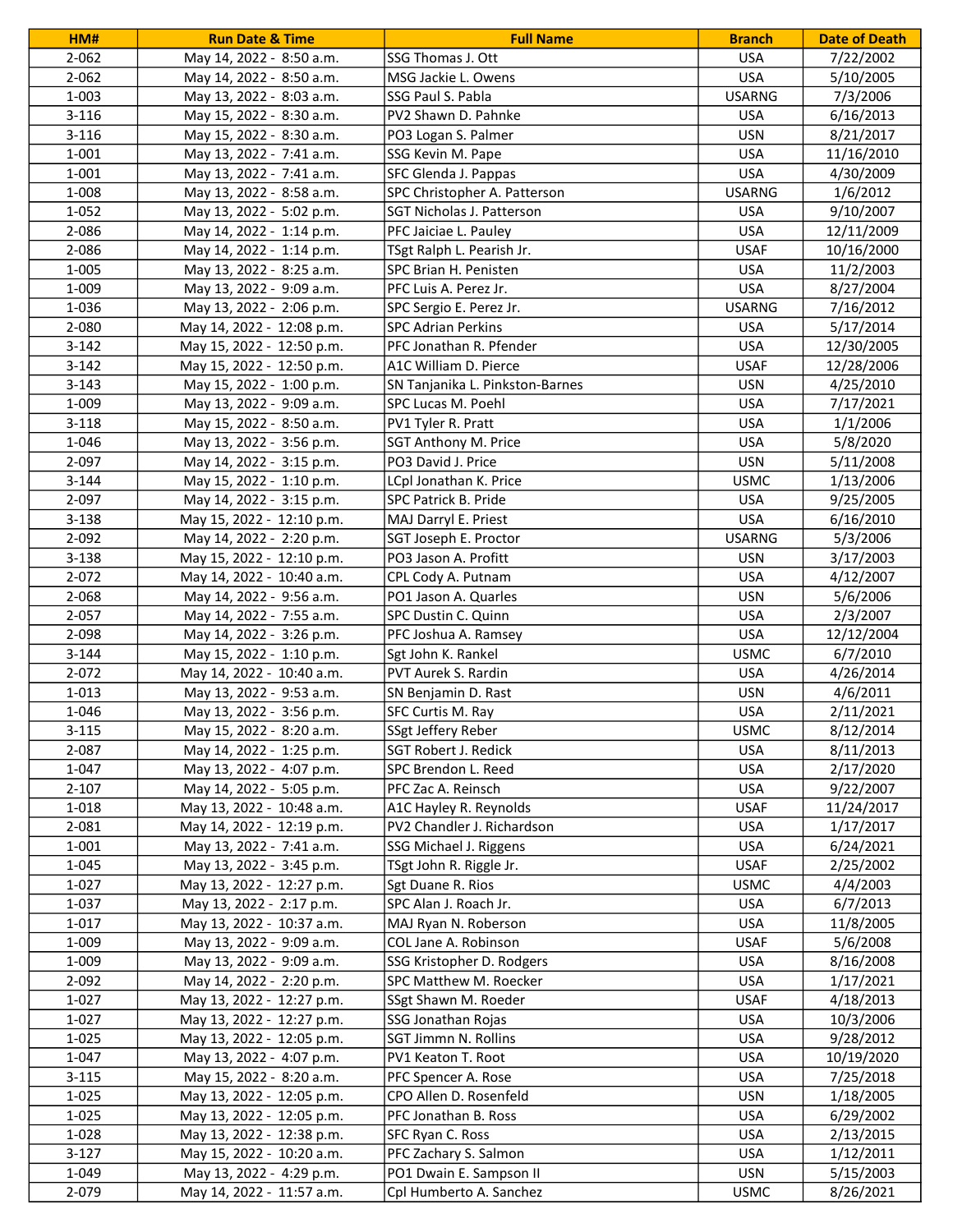| HM#       | <b>Run Date &amp; Time</b> | <b>Full Name</b>                | <b>Branch</b> | <b>Date of Death</b> |
|-----------|----------------------------|---------------------------------|---------------|----------------------|
| 1-029     | May 13, 2022 - 12:49 p.m.  | SPC Gregory P. Sanders          | <b>USA</b>    | 3/24/2003            |
| 3-116     | May 15, 2022 - 8:30 a.m.   | PFC Andrew J. Sass              | <b>USA</b>    | 6/21/2014            |
| $3 - 126$ | May 15, 2022 - 10:10 a.m.  | SGT Trent S. Schmidt            | <b>USA</b>    | 2/11/2011            |
| $3 - 143$ | May 15, 2022 - 1:00 p.m.   | SA Shayna A. Schnell            | <b>USN</b>    | 10/1/2007            |
| 2-109     | May 14, 2022 - 5:27 p.m.   | SGT Anthony J. Schober          | <b>USA</b>    | 5/12/2007            |
| 1-023     | May 13, 2022 - 11:43 a.m.  | PFC Brian J. Schof              | <b>USA</b>    | 1/28/2006            |
| $1 - 051$ | May 13, 2022 - 4:51 p.m.   | SGT Jason A. Schumann           | <b>USA</b>    | 5/19/2007            |
| 1-051     | May 13, 2022 - 4:51 p.m.   | SSG Douglas P. Scott            | <b>USA</b>    | 8/11/2001            |
| 1-016     | May 13, 2022 - 10:26 a.m.  | Cpl Aaron L. Seal               | USMC-R        | 10/1/2006            |
| $3-126$   | May 15, 2022 - 10:10 a.m.  | PFC Anthony P. Seig             | <b>USA</b>    | 9/9/2006             |
| 2-083     | May 14, 2022 - 12:41 p.m.  | SPC Jacob Sexton                | <b>USARNG</b> | 10/12/2009           |
| $3-122$   | May 15, 2022 - 9:30 a.m.   | <b>SSG Donnie Sexton</b>        | <b>USA</b>    | 10/26/2009           |
| 2-083     | May 14, 2022 - 12:41 p.m.  | PV2 Tyler L. Shafer             | <b>USA</b>    | 11/24/2005           |
| 1-003     | May 13, 2022 - 8:03 a.m.   | 1LT Neale M. Shank              | <b>USA</b>    | 3/31/2007            |
| 1-026     | May 13, 2022 - 12:16 p.m.  | FN Justin A. Sharp              | <b>USN</b>    | 12/29/2004           |
| 1-029     | May 13, 2022 - 12:49 p.m.  | <b>PVT Curtis Z. Shinneman</b>  | <b>USA</b>    | 3/20/2010            |
| 1-015     | May 13, 2022 - 10:15 a.m.  | SPC Justin B. Shoecraft         | <b>USA</b>    | 8/24/2010            |
| 1-017     | May 13, 2022 - 10:37 a.m.  | PO2 Nathan C. Shull             | <b>USN</b>    | 3/1/2008             |
| $3 - 118$ | May 15, 2022 - 8:50 a.m.   | Cpl Gwendolyn E. Shumate-Mattes | <b>USMC</b>   | 11/22/2006           |
| 2-065     | May 14, 2022 - 9:23 a.m.   | PFC David N. Simmons            | <b>USA</b>    | 4/8/2007             |
| 2-064     | May 14, 2022 - 9:12 a.m.   | Capt Jeffery C. Sims            | <b>USAF</b>   | 10/11/2004           |
| 2-066     | May 14, 2022 - 9:34 a.m.   | PV1 Wesley A. Singer            | <b>USA</b>    | 11/21/2011           |
| 1-043     | May 13, 2022 - 3:23 p.m.   | PFC Steven F. Sirko             | <b>USA</b>    | 4/17/2005            |
| 2-093     | May 14, 2022 - 2:31 p.m.   | Cpl Christian P. K. Smith       | <b>USMC</b>   | 10/10/2017           |
| 2-099     | May 14, 2022 - 3:37 p.m.   | SPC Scott D. Smith              | <b>USA</b>    | 6/17/2011            |
| 2-099     | May 14, 2022 - 3:37 p.m.   | PO3 Kenneth A. Smith            | <b>USN</b>    | 8/21/2017            |
| $2 - 105$ | May 14, 2022 - 4:43 p.m.   | LCpl Matthew R. Smith           | <b>USMC</b>   | 5/10/2003            |
| $3 - 135$ | May 15, 2022 - 11:40 a.m.  | PV2 Donald R. Smith             | <b>USA</b>    | 9/24/2006            |
| 3-136     | May 15, 2022 - 11:50 a.m.  | CPL Darrell L. Smith            | <b>USARNG</b> | 11/23/2003           |
| 1-010     | May 13, 2022 - 9:20 a.m.   | SSG James P. Snyder             | <b>USA</b>    | 5/12/2008            |
| $3 - 123$ | May 15, 2022 - 9:40 a.m.   | PFC Norman K. Snyder            | <b>USARNG</b> | 3/26/2005            |
| $3 - 125$ | May 15, 2022 - 10:00 a.m.  | LCpl Thomas J. Soeurt Jr.       | <b>USMC</b>   | 10/4/2011            |
| 1-043     | May 13, 2022 - 3:23 p.m.   | SSgt Shelley K. Sons-Beaulieu   | <b>USAF</b>   | 2/20/2006            |
| 1-003     | May 13, 2022 - 8:03 a.m.   | PFC Brayden J. Sorrick          | <b>USA</b>    | 3/16/2021            |
| 1-043     | May 13, 2022 - 3:23 p.m.   | LCpl Nathaniel L. Sosa          | <b>USMC</b>   | 11/4/2016            |
| 2-065     | May 14, 2022 - 9:23 a.m.   | PFC Seth M. Soulsby             | <b>USA</b>    | 9/14/2012            |
| $2 - 065$ | May 14, 2022 - 9:23 a.m.   | A1C Justin R. Souza             | <b>USAF</b>   | 6/20/2005            |
| $3 - 134$ | May 15, 2022 - 11:30 a.m.  | CPL Jordan L. Spears            | <b>USMC</b>   | 10/1/2014            |
| 1-008     | May 13, 2022 - 8:58 a.m.   | Cadet Joshua T. Spingler        | <b>USA</b>    | 12/28/2006           |
| 1-039     | May 13, 2022 - 2:39 p.m.   | SPC Matthew A. Spoon            | <b>USA</b>    | 4/11/2011            |
| 1-039     | May 13, 2022 - 2:39 p.m.   | PV2 Randy L. Stabnik            | <b>USA</b>    | 2/15/2009            |
| 1-028     | May 13, 2022 - 12:38 p.m.  | PFC Nathan E. Stahl             | <b>USA</b>    | 9/21/2004            |
| 1-028     | May 13, 2022 - 12:38 p.m.  | SrA Jason R. Stevens            | <b>USAF</b>   | 8/2/2007             |
| 1-015     | May 13, 2022 - 10:15 a.m.  | Cpl Brandon M. Stewart          | <b>USMC</b>   | 8/27/2008            |
| $3 - 144$ | May 15, 2022 - 1:10 p.m.   | Sgt Morgan W. Strader           | <b>USMC</b>   | 11/12/2004           |
| 2-083     | May 14, 2022 - 12:41 p.m.  | SPC Joseph A. Strong            | <b>USA</b>    | 12/26/2006           |
| $3 - 121$ | May 15, 2022 - 9:20 a.m.   | CPL Scott R. Studebaker         | <b>USMC</b>   | 2/8/2016             |
| $3 - 113$ | May 15, 2022 - 8:00 a.m.   | Cpl Gregory S. Stultz           | <b>USMC</b>   | 2/19/2010            |
| $3-129$   | May 15, 2022 - 10:40 a.m.  | PVT Dakota L. Stump             | <b>USA</b>    | 11/3/2016            |
| 2-068     | May 14, 2022 - 9:56 a.m.   | LCpl James E. Swain             | <b>USMC</b>   | 11/15/2004           |
| 1-052     | May 13, 2022 - 5:02 p.m.   | Cpl Andrew R. Swoveland         | <b>USMC</b>   | 10/20/2021           |
| 1-024     | May 13, 2022 - 11:54 a.m.  | SPC Robert J. Tauteris Jr.      | <b>USARNG</b> | 1/6/2012             |
| 1-024     | May 13, 2022 - 11:54 a.m.  | SPC Nickolas B. Taylor          | <b>USA</b>    | 2/24/2004            |
| 1-024     | May 13, 2022 - 11:54 a.m.  | SN Nathan E. Taylor             | <b>USN</b>    | 4/27/2004            |
| 1-035     | May 13, 2022 - 1:55 p.m.   | SGT Ronald E. Taylor            | <b>USA</b>    | 10/14/2011           |
| 1-036     | May 13, 2022 - 2:06 p.m.   | SPC Nicholas A. Taylor          | <b>USARNG</b> | 7/16/2012            |
| $3 - 142$ | May 15, 2022 - 12:50 p.m.  | SPC David W. Taylor             | <b>USA</b>    | 3/29/2012            |
| $3 - 131$ | May 15, 2022 - 11:00 a.m.  | PFC Zachary D. Tenbrook         | <b>USMC</b>   | 9/30/2009            |
| 2-104     | May 14, 2022 - 4:32 p.m.   | LCpl Alec R. Terwiske           | <b>USMC</b>   | 9/3/2012             |
| $2 - 104$ | May 14, 2022 - 4:32 p.m.   | HA David L. A. Tezekjian        | USN           | 8/17/2003            |
|           |                            |                                 |               |                      |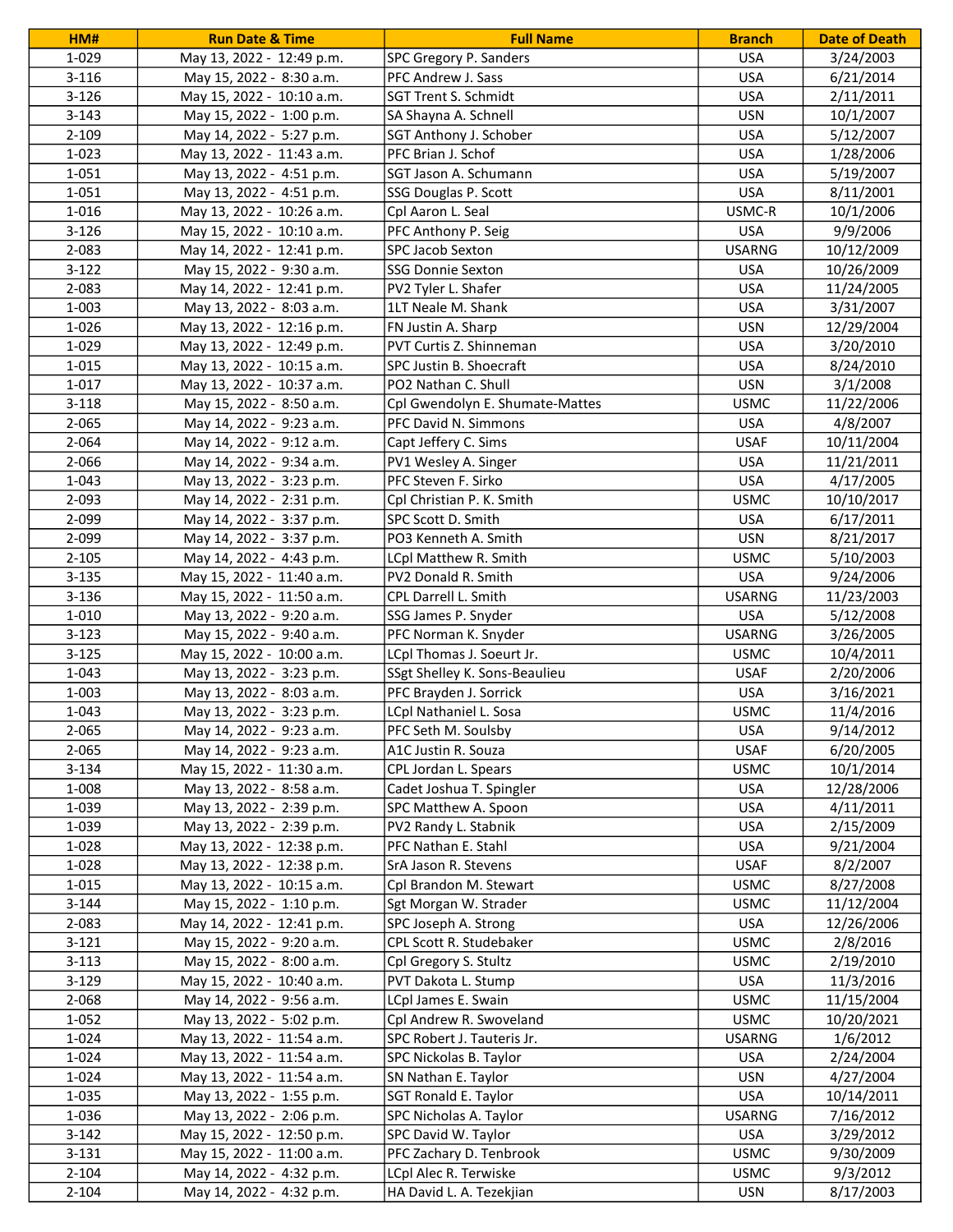| HM#                | <b>Run Date &amp; Time</b>                            | <b>Full Name</b>                                  | <b>Branch</b>            | <b>Date of Death</b>    |
|--------------------|-------------------------------------------------------|---------------------------------------------------|--------------------------|-------------------------|
| 2-091              | May 14, 2022 - 2:09 p.m.                              | <b>SGT Michael F. Thiel</b>                       | <b>USA</b>               | 10/2/2011               |
| 1-028              | May 13, 2022 - 12:38 p.m.                             | SFC Matthew F. Thomas                             | <b>USA</b>               | 3/10/2019               |
| 2-091              | May 14, 2022 - 2:09 p.m.                              | SPC Nathan E. Thomas                              | <b>USA</b>               | 9/4/2014                |
| 2-091              | May 14, 2022 - 2:09 p.m.                              | <b>SGT Cameron H. Thomas</b>                      | <b>USA</b>               | 4/27/2017               |
| 2-090              | May 14, 2022 - 1:58 p.m.                              | Cpl Lance M. Thompson                             | <b>USMC</b>              | 11/15/2004              |
| $3 - 134$          | May 15, 2022 - 11:30 a.m.                             | SFC Travis A. Tilley                              | <b>USA</b>               | 7/6/2018                |
| 1-023              | May 13, 2022 - 11:43 a.m.                             | SN Jonathan M. Tinch                              | <b>USN</b>               | 2/17/2012               |
| 1-048              | May 13, 2022 - 4:18 p.m.                              | SFC Jason R. Tolle                                | <b>USA</b>               | 4/11/2020               |
| 1-033              | May 13, 2022 - 1:33 p.m.                              | TSgt Derrick T. Tolliver                          | <b>USAF</b>              | 11/21/2000              |
| 1-004              | May 13, 2022 - 8:14 a.m.                              | Capt Matthew J. Tomkiewicz                        | <b>USMC</b>              | 3/18/2022               |
| 1-012              | May 13, 2022 - 9:42 a.m.                              | SrA Robert M. Torres-Reid                         | <b>USAF</b>              | 1/3/2004                |
| 1-023              | May 13, 2022 - 11:43 a.m.                             | SPC Joelle J. Townsend                            | <b>USA</b>               | 12/16/2011              |
| 1-023              | May 13, 2022 - 11:43 a.m.                             | SSG Marvin L. Trost III                           | <b>USA</b>               | 12/5/2004               |
| 1-015              | May 13, 2022 - 10:15 a.m.                             | <b>SGT Daniel J. Troxel</b>                       | <b>USARNG</b>            | 11/2/2012               |
| $2 - 100$          | May 14, 2022 - 3:48 p.m.                              | Cpl Dustin L. Turpen                              | <b>USMC</b>              | 1/31/2010               |
| $2 - 100$          | May 14, 2022 - 3:48 p.m.                              | A1C Nathan C. Tuttle                              | <b>USAF</b>              | 12/12/2006              |
| $3 - 119$          | May 15, 2022 - 9:00 a.m                               | Cpl Jason S. Verta                                | <b>USMC</b>              | 9/7/2008                |
| $1 - 012$          | May 13, 2022 - 9:42 a.m.                              | SPC Augustus J. Vicari                            | <b>USA</b>               | 7/29/2011               |
| $2 - 100$          | May 14, 2022 - 3:48 p.m.                              | SGT Tristan M. Wade                               | <b>USA</b>               | 3/22/2013               |
| $3 - 119$          | May 15, 2022 - 9:00 a.m                               | SGT Bennie G. Wade Sr.                            | <b>USA</b>               | 9/18/2003               |
| 2-092              | May 14, 2022 - 2:20 p.m.                              | PFC Anthony R. Wagner                             | <b>USA</b>               | 11/21/2002              |
| $1 - 011$          | May 13, 2022 - 9:31 a.m.                              | PFC Andrew M. Wagoner                             | <b>USA</b>               | 6/12/2011               |
| 2-081              | May 14, 2022 - 12:19 p.m.                             | SPC Robert C. Walden                              | <b>USA</b>               | 10/31/2009              |
| 2-081              | May 14, 2022 - 12:19 p.m.                             | SSgt Eric W. Wallen                               | <b>USMC</b>              | 11/7/2004               |
| 2-090              | May 14, 2022 - 1:58 p.m.                              | SGT John M. J. Wallen                             | <b>USA</b>               | 2/22/2021               |
| $3 - 140$          | May 15, 2022 - 12:30 p.m.                             | SPC William C. Waller                             | <b>USA</b>               | 7/5/2013                |
| $3 - 114$          | May 15, 2022 - 8:10 a.m.                              | SSG Mark S. Walton                                | <b>USA</b>               | 2/7/2011                |
| $3 - 114$          | May 15, 2022 - 8:10 a.m.                              | SSG Jonathan L. Warner                            | <b>USA</b>               | 6/22/2005               |
| $3 - 114$          | May 15, 2022 - 8:10 a.m.                              | Amn Jamonty C. Washington II                      | <b>USAF</b>              | 2/2/2004                |
| $3 - 116$          | May 15, 2022 - 8:30 a.m.                              | Cpl Bradley M. Waterman                           | <b>USMC</b>              | 2/14/2009               |
| $3-117$            | May 15, 2022 - 8:40 a.m.                              | PO1 Mark R. Waterman                              | <b>USN</b>               | 4/5/2002                |
| $3-117$            | May 15, 2022 - 8:40 a.m.                              | SPC James A. Waters                               | <b>USA</b>               | 7/1/2011                |
| $3-117$            | May 15, 2022 - 8:40 a.m.                              | MAJ Kelly F. Weinberg                             | <b>USA</b>               | 12/20/2007              |
| 2-071              | May 14, 2022 - 10:29 a.m.                             | <b>SGT Andrew R. Weiss</b>                        | <b>USA</b>               | 5/3/2007                |
| 1-045              | May 13, 2022 - 3:45 p.m.                              | LCpl Andrew F. Whitacre                           | <b>USMC</b>              | 6/19/2008               |
| 1-002              | May 15, 2022 - 8:40 a.m.                              | LCpl Adam J. White                                | <b>USMC</b>              | 2/14/2015               |
| 2-079              |                                                       |                                                   | <b>USA</b>               | 11/12/2004              |
| $2 - 101$          | May 14, 2022 - 11:57 a.m.<br>May 14, 2022 - 3:59 p.m. | SPC Raymond L. White<br>SPC Tyler C. White        | <b>USA</b>               | 10/19/2016              |
| $2 - 103$          | May 14, 2022 - 4:21 p.m.                              | PO3 Kevin J. Whitecotton                          | <b>USN</b>               | 5/17/2001               |
| 2-085              | May 14, 2022 - 1:03 p.m.                              | Cpl Donte J. Whitworth                            | <b>USMC</b>              | 2/28/2009               |
| 1-041              | May 13, 2022 - 3:01 p.m.                              | SPC Michael J. Wiesemann                          | <b>USA</b>               | 5/29/2004               |
| 1-015              | May 13, 2022 - 10:15 a.m.                             | SPC David A. Wilkey Jr.                           | <b>USA</b>               | 6/18/2007               |
|                    |                                                       |                                                   |                          |                         |
| 1-014<br>$2 - 110$ | May 13, 2022 - 10:04 a.m.<br>May 14, 2022 - 5:32 p.m. | SSG Jesse L. Williams<br>SSG Benjamin D. Williams | <b>USA</b><br><b>USA</b> | 12/17/2013<br>6/20/2006 |
|                    | May 15, 2022 - 12:30 p.m.                             | SGT Justin C. Williams                            | <b>USARNG</b>            | 11/3/2013               |
| $3 - 140$<br>2-058 |                                                       |                                                   | <b>USA</b>               | 1/24/2006               |
| 2-072              | May 14, 2022 - 8:06 a.m.                              | SFC Ricky E. Willis                               | <b>USMC</b>              |                         |
|                    | May 14, 2022 - 10:40 a.m.                             | Cpl Bryan S. Wilson                               |                          | 12/1/2004               |
| 1-010              | May 13, 2022 - 9:20 a.m.                              | Cadet Mitchell A. Winey                           | <b>USA</b>               | 6/2/2016                |
| 1-021              | May 13, 2022 - 11:21 a.m.                             | Sgt Jeannette L. Winters                          | <b>USMC</b>              | 1/9/2002                |
| 2-089              | May 14, 2022 - 1:47 p.m.                              | LCpl Joshua E. Witsman                            | <b>USMC</b>              | 5/30/2012               |
| $3 - 133$          | May 15, 2022 - 11:20 a.m.                             | SFC Melissa D. Wojcik                             | <b>USA</b>               | 8/26/2017               |
| $3 - 133$          | May 15, 2022 - 11:20 a.m.                             | SFC Jason C. Wojcik                               | <b>USA</b>               | 8/26/2017               |
| 2-089              | May 14, 2022 - 1:47 p.m.                              | MAJ Mary A. Wolf                                  | <b>USA</b>               | 10/21/2002              |
| $3-128$            | May 15, 2022 - 10:30 a.m.                             | PFC Brett E. Wood                                 | <b>USA</b>               | 9/9/2011                |
| $3 - 128$          | May 15, 2022 - 10:30 a.m.                             | SFC Steven E. Wood                                | <b>USA</b>               | 9/20/2008               |
| $3 - 125$          | May 15, 2022 - 10:00 a.m.                             | SGT Cory W. Woodard                               | <b>USA</b>               | 12/7/2008               |
| $3 - 125$          | May 15, 2022 - 10:00 a.m.                             | SSG Gary L. Woods, Jr.                            | <b>USA</b>               | 4/10/2009               |
| 1-002              | May 13, 2022 - 7:52 a.m.                              | CPL Ryan A. Woodward                              | <b>USA</b>               | 9/8/2007                |
| $3 - 115$          | May 15, 2022 - 8:20 a.m.                              | SGT Jeremy R. Wright                              | <b>USA</b>               | 1/3/2005                |
| $3 - 115$          | May 15, 2022 - 8:20 a.m.                              | CW4 Michael L. Wright                             | <b>USA</b>               | 6/1/2006                |